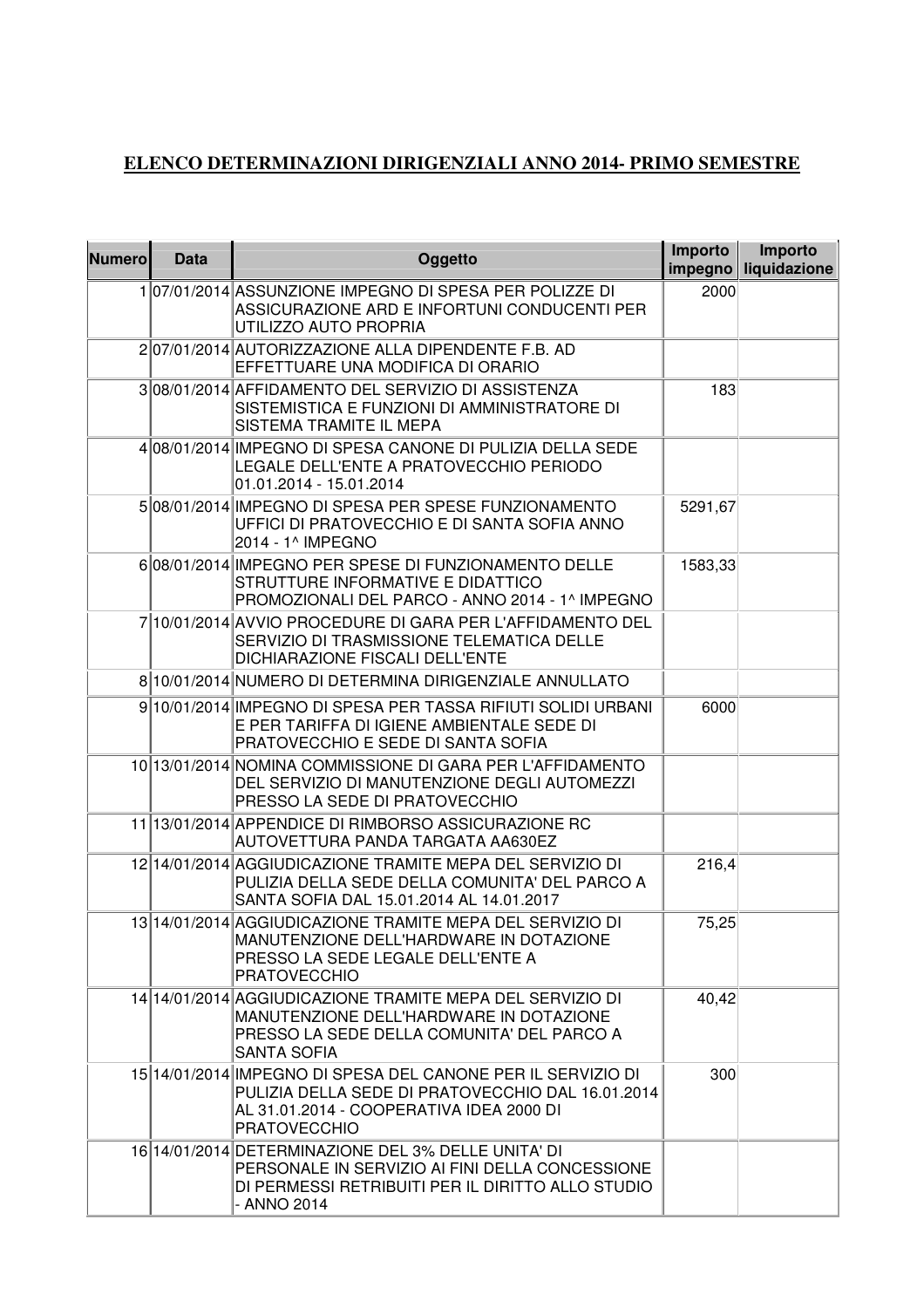| <b>Numero</b> | <b>Data</b> | Oggetto                                                                                                                                                                                                                                           | Importo<br>impegno | Importo<br>liquidazione |
|---------------|-------------|---------------------------------------------------------------------------------------------------------------------------------------------------------------------------------------------------------------------------------------------------|--------------------|-------------------------|
|               |             | 17 14/01/2014 DETERMINAZIONI IN MERITO ALLA FLESSIBILITA'<br><b>ORARIA</b>                                                                                                                                                                        |                    |                         |
|               |             | 18 14/01/2014 RISORSE FINANZIARIE EX CAP. 1551 - LIQUIDAZIONE A<br>FAVORE DELLA COOP, ST.E.R.N.A. PER LA<br>REALIZZAZIONE DI MONITORAGGI SULLO STATO DI<br>CONSERVAZIONE DELLA BIODIVERSITA' MEDIANTE<br><b>MONITORAGGI DI SPECIE INDICATRICI</b> |                    | 16000                   |
|               |             | 19 15/01/2014 AFFIDAMENTO DEL SERVIZIO DI MANUTENZIONE DEGLI<br>AUTOMEZZI PRESSO LA SEDE DI PRATOVECCHIO                                                                                                                                          |                    |                         |
|               |             | 20 16/01/2014 IMPEGNO DI SPESA PER L'ASSISTENZA SOFTWARE AI<br>PROGRAMMI HALLEY IN USO PRESSO L'ENTE PARCO                                                                                                                                        | 2359,14            |                         |
|               |             | 21 16/01/2014 IMPEGNO SPESA PER LA FORNITURA DI<br>AGGIORNAMENTI ON LINE 2014                                                                                                                                                                     | 464                |                         |
|               |             | 22 17/01/2014 ATTRIBUZIONE DELL'INDENNITA' DI POSIZIONE<br>ORGANIZZATIVA PER L'ANNO 2014 ED ASSUNZIONE<br>DEL RELATIVO IMPEGNO DI SPESA                                                                                                           | 7746,84            |                         |
|               |             | 23 21/01/2014 IMPEGNO DI SPESA QUOTA ISCRIZIONE NELL'ELENCO<br>SPECIALE DELL'ORDINE DEI GIORNALISTI DELLA<br>REGIONE EMILIA ROMAGNA - ANNO 2014                                                                                                   | 100                |                         |
|               |             | 24 21/01/2014 LIQUIDAZIONE AL DOTTORE ANDREA BOSCHERINI<br>DELLE COMPETENZE DOVUTE PER INCARICO DI<br>PROGETTAGIONE ALLESTIMENTI INTERPRETATIVI                                                                                                   |                    | 1500                    |
|               |             | 25 21/01/2014 LIQUIDAZIONE ALLA COOP. IL BOSCO E IL GIARDINO<br>PER LAVORI DI GESTIONE DELLA FAUNA                                                                                                                                                |                    | 1379,4                  |
|               |             | 26 22/01/2014 LIQUIDAZIONE AL MUSEO ORNITOLOGICO "F. FOSCHI"<br>DI FORLI' PER LO SVOLGIMENTO DI RICERCHE SU<br>SPECIE DI UCCELLI RARI NEL VERSANTE ROMAGNOLO<br><b>DEL PARCO</b>                                                                  |                    | 4000                    |
|               |             | 27 22/01/2014 AFFIDAMENTO DEL SERVIZIO DI MANUTENZIONE DEGLI<br>AUTOMEZZI PRESSO LA SEDE DI SANTA SOFIA                                                                                                                                           |                    |                         |
|               |             | 28 22/01/2014 LIQUIDAZIONE ACQUISTO BUONI PASTO - CONSIP/DAY<br>RISTOSERVICE S.P.A.                                                                                                                                                               |                    | 3062,8                  |
|               |             | 29 22/01/2014 IMPEGNO PREMIO ANNUO POLIZZA ASSICURATIVA<br>GLOBALE FABBRICATI RELATIVA A MOLINO DELLE<br>CORTINE - ANNO 2014                                                                                                                      | 190                |                         |
|               |             | 30 22/01/2014 AFFIDAMENTO DELL'ELABORAZIONE GRAFICA E<br>FORNITURA DEL FORMATO DIGITALE DI ALCUNI<br>PRODOTTI PROMOZIONALI DEL PARCO ALLA DITTA<br>COMUNICAZIONE DI PIRACCINI MASSIMO                                                             | 5828,87            |                         |
|               |             | 31 23/01/2014 LIQUIDAZIONE ALLA DITTA AGRIFOREST DEL 1 °SAL DEI<br>LAVORI DI MANUTENZIONE DEI SENTIERI N°407 E N°<br>409 DELL' ALTA VIA DEI PARCHI                                                                                                |                    | 13421,01                |
|               |             | 32 23/01/2014 IMPEGNO DI SPESA PER MISSIONI ANNO 2014 - N°1                                                                                                                                                                                       | 2400               |                         |
|               |             | 33 23/01/2013 IMPEGNO DI SPESA A FAVORE DELLA SOCIETA' "PA<br>DIGITALE SPA" PER FORNITURA SOFTWARE IN<br>MODALITA' ASP PER CONTABILITA' E PAGHE                                                                                                   | 8730,56            |                         |
|               |             | 34 23/01/2014 PERMESSI PER IL DIRITTO DI STUDIO - ANNO 2014                                                                                                                                                                                       |                    |                         |
|               |             | 35 23/01/2014 LIQUIDAZIONE LAVORI PULIZIA GRONDE, PLUVIALI E<br>PICCOLO RIPRISTINO DELL'IMPERMEABILIZZAZIONE DI<br>UN COMIGNOLO, IN PALAZZO NEFETTI                                                                                               |                    | 2415,6                  |
|               |             | 36 23/01/2014 IMPEGNO SPESA FORNITURA CARBURANTI PRESSO LA<br>SEDE DI SANTA SOFIA                                                                                                                                                                 | 250                |                         |
|               |             | 37 23/01/2014 LIQUIDAZIONE DELLA SECONDA RATA DEL COMPENSO                                                                                                                                                                                        |                    | 30195                   |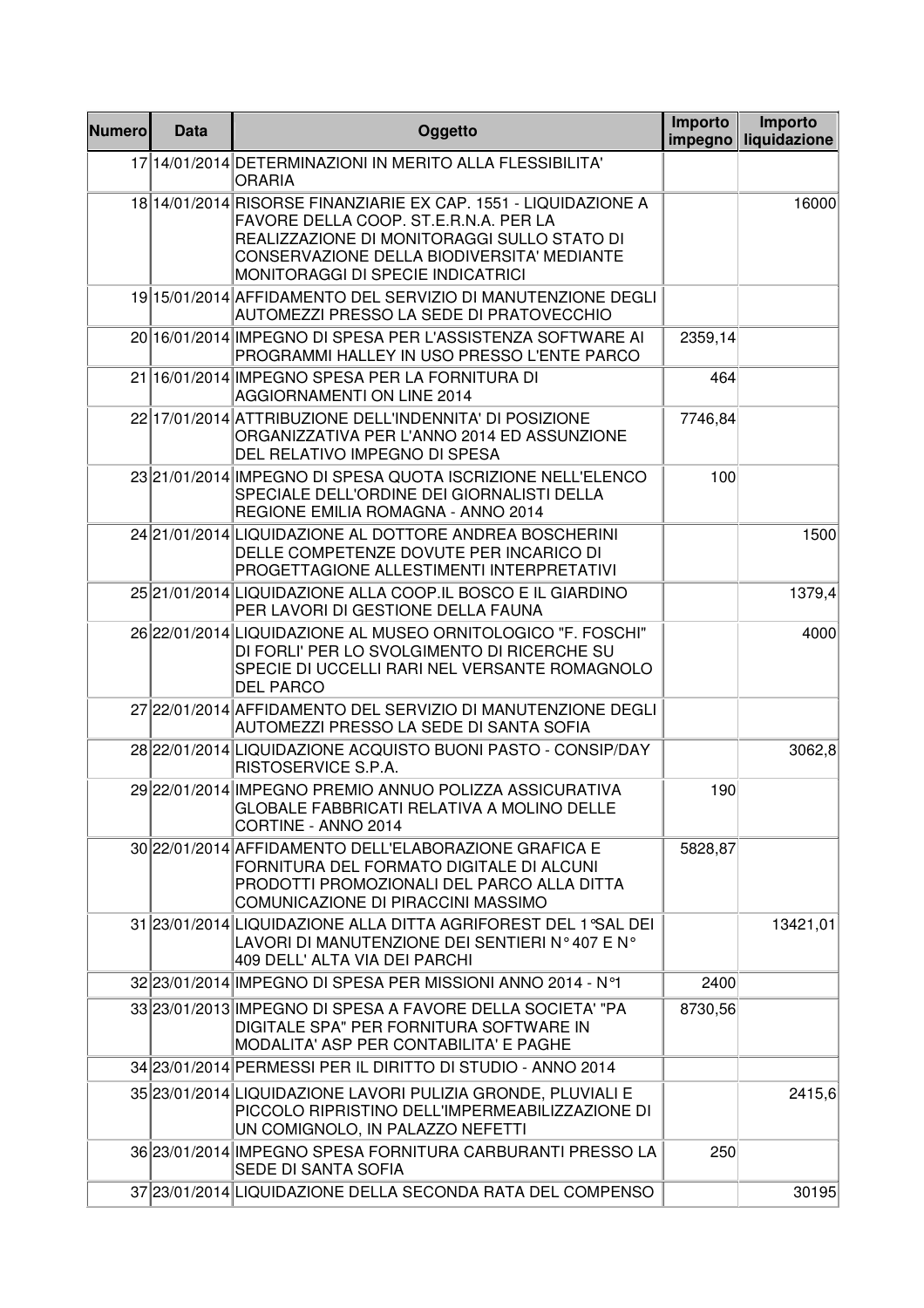| <b>Numero</b> | <b>Data</b> | Oggetto                                                                                                                                                                                | Importo<br>impegno | Importo<br>liquidazione |
|---------------|-------------|----------------------------------------------------------------------------------------------------------------------------------------------------------------------------------------|--------------------|-------------------------|
|               |             | PER LA GESTIONE DELLE STRUTTURE INFORMATIVE E<br>DIDATTICHE DEL VERSANTE CASENTINESE DEL<br>PARCO, ANNO 2013                                                                           |                    |                         |
|               |             | 38 24/01/2014 IMPEGNO SPESA PER LA MANUTENZIONE<br>OBBLIGATORIA DEGLI ESTINTORI NEGLI EDIFICI DEL<br>VERSANTE ROMAGNOLO DEL PARCO - ANNUALITA'<br>2014                                 | 341,6              |                         |
|               |             | 39 24/01/2014 RESISTENZA IN GIUDIZIO AVVERSO IL RICORSO<br>PRESSO IL TRIBUNALE DI AREZZO - SEZIONE LAVORO<br>PROMOSSO DALLA SIG.RA N.C. PER COSTITUZIONE<br>RAPPORTO DI LAVORO         |                    |                         |
|               |             | 40 27/01/2014 IMPEGNO DI SPESA PER CANONE ABBONAMENTO RAI<br>TV UFFICI DI PRATOVECCHIO E DI SANTA SOFIA ANNO<br>2014                                                                   | 407,4              |                         |
|               |             | 41 27/01/2014 IMPEGNI E LIQUIDAZIONE QUOTA DI ADESIONE<br>ALL'ASSOCIAZIONE NAZIONALE MUSEI SCIENTIFICI -<br><b>ANNO 2014</b>                                                           | 100                | 100                     |
|               |             | 42 27/01/2014 LIQUIDAZIONE FORNITURA DUE FOTOCOPIATRICI<br>RICOH AFICIO 2051 ACQUISTATE TRAMITE MEPA: DITTA<br><b>MENCUCCI SNC</b>                                                     |                    | 5002                    |
|               |             | 43 27/01/2014 APPROVAZIONE CONTRATTO PER ACQUISIZIONE DI<br>TERRENI SILVOPASTORALI IN COMUNE DI SANTA SOFIA<br>NELL'AMBITO DEL PROGETTO COMPRA UNA FORESTA                             |                    |                         |
|               |             | 44 28/01/2014 LIQUIDAZIONE N. 1 DEI DANNI PRODOTTI DALLA FAUNA<br>SELVATICA ALLE AZIENDE AGRICOLE OPERANTI NEL<br><b>PARCO</b>                                                         |                    | 615,41                  |
|               |             | 45 28/01/2014 LIQUIDAZIONE ALLA DITTA COOPERATIVA TERRITORIO<br>AMBIENTE DEI LAVORI DI SISTEMAZIONE E<br>ADEGUAMENTO DELLA RETE SENTIERISTICA DEL<br>PARCO NAZIONALE                   |                    | 18229,33                |
|               |             | 46 28/01/2014 LIQUIDAZIONE DELLE SPESE IN CONTO CAPITALE<br>CONNESSE ALLA DIPENDENZA FUNZIONALE DEL CTA<br>DEL CFS DALL'ENTE - ANNO 2012 - 5° LIQUIDAZIONE                             |                    | 760,82                  |
|               |             | 47 28/01/2014 IMPEGNO DI SPESA N°1 PER ATTIVAZIONE CONTROLLO<br>MALATTIA TRAMITE VISITE FISCALI                                                                                        | 83,33              |                         |
|               |             | 48 29/01/2014 AFFIDAMENTO DEL SERVIZIO DI TRASMISSIONE<br>TELEMATICA DELLE DICHIARAZIONI FISCALI DELL'ENTE<br>ALLA CONFARTIGIANATO/CO.S.P.AR. ED ASSUNZIONE<br><b>IMPEGNO DI SPESA</b> | 360                |                         |
|               |             | 49 30/01/2014 IMPORTI DOVUTI ALL'ENTE DAGLI AMMINISTRATORI E<br>REVISORI- ACCERTAMENTO E INCASSO DI SOMME                                                                              |                    | 1116,36                 |
|               |             | 50 30/01/2014 LIQUIDAZIONE ALLE SCUOLE ADERENTI AL PROGETTO<br>"UN PARCO PER TE" ISTITUTO COMPRENSIVO DI SOCI<br>ANNI 2009/2010 - 2010/2011 - 2011/2012                                |                    | 2100                    |
|               |             | 51 30/01/2014 LIQUIDAZIONE ALLE SCUOLE ADERENTI AL PROGETTO<br>"UN PARCO PER TE" 2012-2013. ISTITUTO<br><b>COMPRENSIVO DI POPPI</b>                                                    |                    | 1400                    |
|               |             | 52 03/02/2014 INTEGRAZIONE IMPEGNO DI SPESA DEL CANONE PER<br>IL SERVIZIO DI PULIZIA DELLA SEDE DI PRATOVECCHIO<br>- COOPERATIVA IDEA 2000                                             | 594,73             |                         |
|               |             | 53 03/02/2014 INTEGRAZIONE IMPEGNO DI SPESA PER CANONE DI<br>PULIZIA DELLA SEDE DELLA COMUNITA' DEL PARCO A<br><b>SANTA SOFIA</b>                                                      | 432,8              |                         |
|               |             | 54 03/02/2014 INTEGRAZIONE IMPEGNO DI SPESA PER IL SERVIZIO DI<br>MANUTENZIONE DELL'HARDWARE IN DOTAZIONE                                                                              | 150,47             |                         |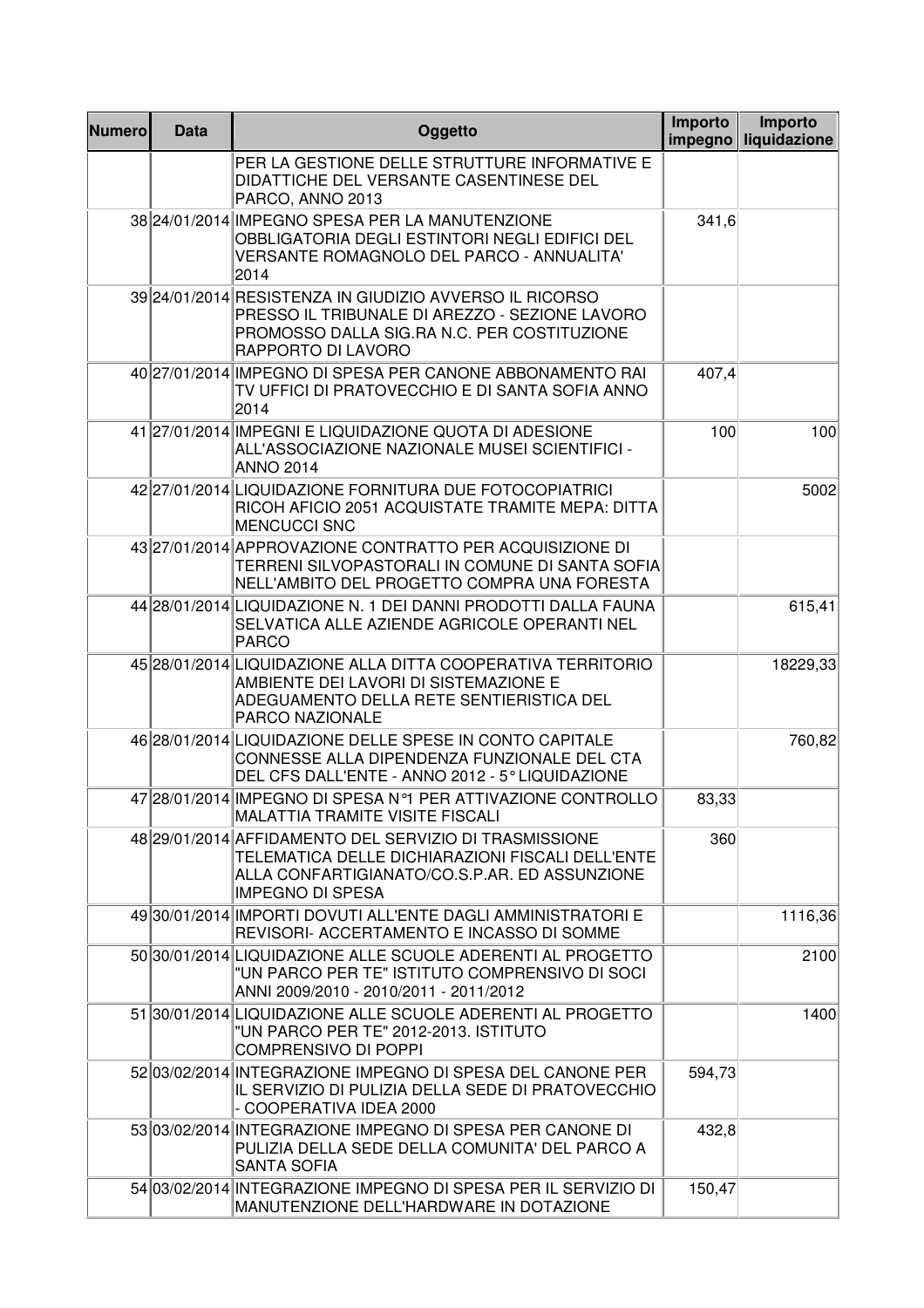| <b>Numero</b> | <b>Data</b> | Oggetto                                                                                                                                                                                                                                                                       | Importo<br>impegno | Importo<br>liquidazione |
|---------------|-------------|-------------------------------------------------------------------------------------------------------------------------------------------------------------------------------------------------------------------------------------------------------------------------------|--------------------|-------------------------|
|               |             | PRESSO LA SEDE DI PRATOVECCHIO                                                                                                                                                                                                                                                |                    |                         |
|               |             | 55 03/02/2014 INTEGRAZIONE IMPEGNO DI SPESA PER IL CANONE DI<br>MANUTENZIONE DELL'HARDWARE IN DOTAZIONE<br>PRESSO LA SEDE DI S.SOFIA                                                                                                                                          | 80,83              |                         |
|               |             | 56 03/02/2014 INTEGRAZIONE IMPEGNI DI SPESA PER SPESE DI<br>FUNZIONAMENTO UFFICI SEDE DI PRATOVECCHIO E DI<br>SANTA SOFIA - FEB. 2014                                                                                                                                         | 5291,67            |                         |
|               |             | 57 03/02/2014 INTEGRAZIONE IMPEGNO DI SPESA PER<br>FUNZIONAMENTO DELLE STRUTTURE INFORMATIVE E<br>DIDATTICO PROMOZIONALI DEL PARCO                                                                                                                                            | 1583,33            |                         |
|               |             | 58 03/02/2014 LIQUIDAZIONE ALLA DITTA FILOGRAF LITOGRAFIA DI<br>FORLI' PER LA STAMPA E LA SPEDIZIONE DEL<br>PERIODICO DEL PARCO "CRINALI"                                                                                                                                     |                    | 4025,96                 |
|               |             | 59 03/02/2014 LIQUIDAZIONE ALLA DITTA FILOGRAF LITOGRAFIA DI<br>FORLI' PER LA FORNITURA DI MATERIALE<br>PROMOZIONALE E PUBBLICAZIONI DELL'ENTE PARCO                                                                                                                          |                    | 435,6                   |
|               |             | 60 03/02/2014 IMPEGNO E LIQUIDAZIONE SPESA PER BOLLI DI<br>CIRCOLAZIONE AUTOMEZZI IN DOTAZIONE ALL'ENTE -<br>FEBBRAIO 2014                                                                                                                                                    | 231,89             | 231,89                  |
|               |             | 61 03/02/2014 LIQUIDAZIONE ENI PER FORNITURA BUONI<br>CARBURANTE AD USO DEGLI AUTOCARRI                                                                                                                                                                                       |                    | 672,36                  |
|               |             | 62 03/02/2014 IMPEGNO DI SPESA MESE DI FEBBRAIO SERVIZIO DI<br>ASSISTENZA SISTEMISTICA E FUNZIONI DI<br>AMMINISTRATORE DI SISTEMA                                                                                                                                             | 183                |                         |
|               |             | 6304/02/2013 AFFIDAMENTO ALLA DITTA STUDIO DI INFORMATICA<br>SNC DI SIENA PER L'ACQUISTO NEL MERCATO<br>ELETTRONICO DI UNA MACCHINA FOTOGRAFICA<br><b>CANON POWERSHOT S120</b>                                                                                                | 455,62             |                         |
|               |             | 64 04/02/2014 LIQUIDAZIONE TRIMESTRALE IVA - IV TRIMESTRE 2013                                                                                                                                                                                                                | 545,79             | 545,79                  |
|               |             | 65 04/02/2014 LIQ. DELLA TERZA RATA DEL COMPENSO PER LA<br>GESTIONE DEL C. VISITA DI SANTA SOFIA, DEL<br>GIARDINO BOTANICO DI VALBONELLA E DEL<br>COORDINAMENTO DELLE STRUTTURE DIDATTICO-<br>INFORMATIVE DI SANTA SOFIA, PREMILCUORE, SAN<br>BENEDETTO E TREDOZIO, ANNO 2013 |                    | 14922,06                |
|               |             | 66 04/02/2014 IMPEGNO DI SPESA A FAVORE DEL CTA DEL CFS                                                                                                                                                                                                                       | 24584              |                         |
|               |             | 67 05/02/2014 LIQUIDAZIONE AL CONSORZIO CASENTINO SVILUPPO E<br>TURISMO DEL SERVIZIO DI COMUNICAZIONE ED<br>INFORMAZIONE DEL PARCO - 1^ E 2^ LIQUIDAZIONE                                                                                                                     |                    | 9000                    |
|               |             | 6807/02/2014 LIQUIDAZIONE ALLA DITTA REKORDATA PER<br>L'ACQUISTO NEL MERCATO ELETTRONICO DI UN MINI<br>IPAD 16 GB                                                                                                                                                             |                    | 273,28                  |
|               |             | 6907/02/2014 PRIMA LIQUIDAZIONE ALLO STUDIO VITTORIO BELLI<br>PER LA PROGETTAZIONE GRAFICA DELLA MAPPA<br>ILLUSTRATA DEL GIARDINO BOTANICO DI VALBONELLA                                                                                                                      |                    |                         |
|               |             | 70 07/02/2014 SERVIZIO DI MANUTENZIONE OBBLIGATORIA DEGLI<br>ESTINTORI NEGLI EDIFICI DEL VERSANTE TOSCANO<br>DEL PARCO ANNUALITA' 2014                                                                                                                                        | 280,6              |                         |
|               |             | 71 07/02/2014 MANUTENZIONE OBBLIGATORIA ANNUALE ASCENSORE<br>NEFETTI E VERIFICA BIENNALE AUSL, ANNUALITA' 2014                                                                                                                                                                | 1005,28            |                         |
|               |             | 72 07/02/2014 SERVIZIO DI MANUTENZIONE OBBLIGATORIA E<br>VERIFICA BIENNALE AUSL DEGLI ASCENSORI DELLA<br>SEDE LEGALE DI PRATOVECCHIO E DEL C.V. DI BADIA<br><b>PRATAGLIA</b>                                                                                                  | 2308,39            |                         |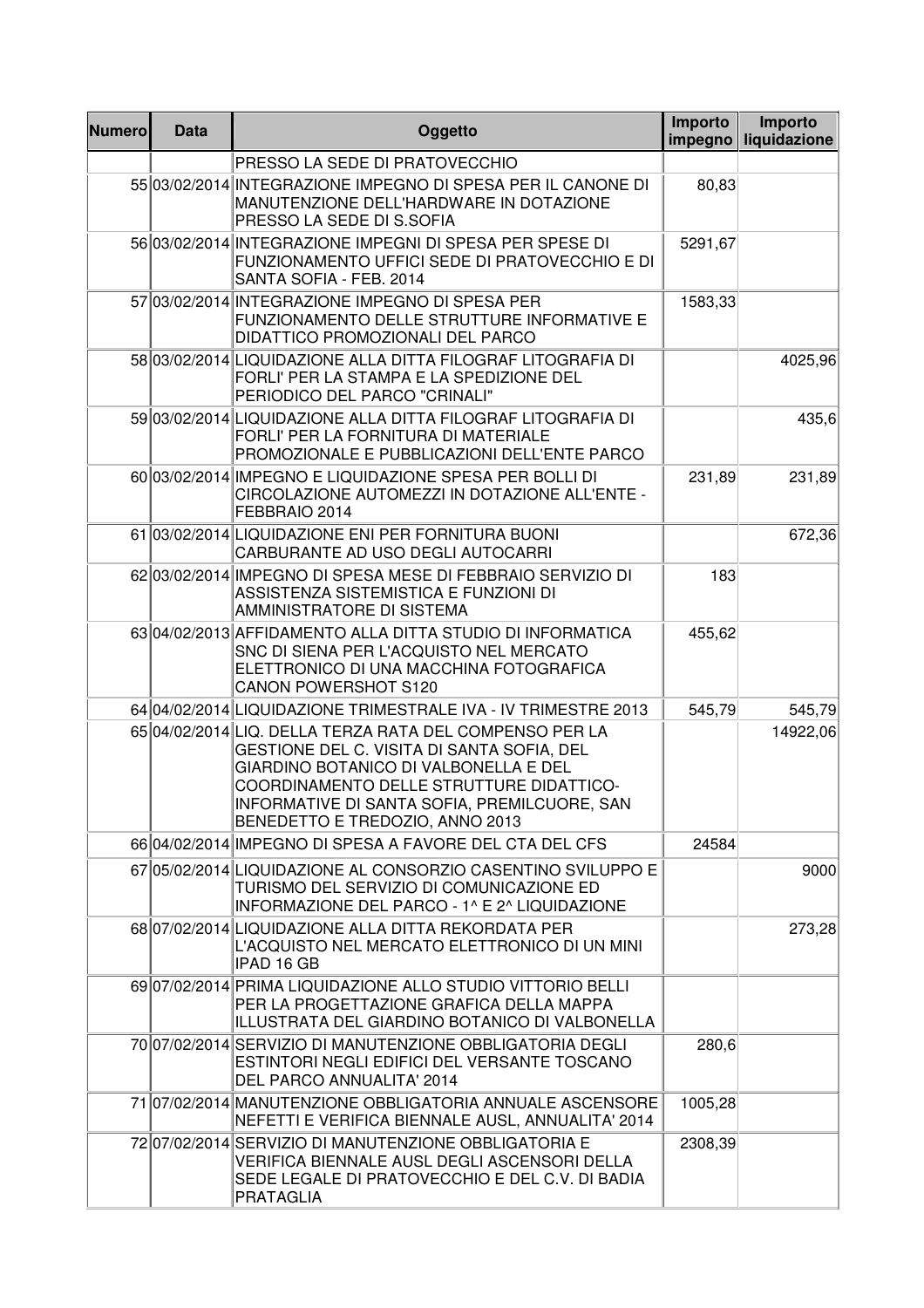| <b>Numero</b> | <b>Data</b> | Oggetto                                                                                                                                                                                                         | Importo<br>impegno | Importo<br>liquidazione |
|---------------|-------------|-----------------------------------------------------------------------------------------------------------------------------------------------------------------------------------------------------------------|--------------------|-------------------------|
|               |             | 73 10/02/2014 LIQUIDAZIONE N. 2 DEI DANNI PRODOTTI DALLA FAUNA<br>SELVATICA ALLE AZIENDE AGRICOLE OPERANTI NEL<br><b>PARCO</b>                                                                                  |                    | 738,98                  |
|               |             | 74 10/02/2014 LIQUIDAZIONE OTTAVA E ULTIMA RATA PER INCARICO<br>PROFESSIONALE VETERINARIO RELATIVO AL<br>PROGETTO LIFE PLUS "WOLFNET" NAT/IT/000325                                                             |                    | 6495,36                 |
|               |             | 75 10/02/2014 IMPEGNO E LIQUIDAZIONE CONTRIBUTO ARAN ANNO<br>2014                                                                                                                                               | 46,5               | 46,5                    |
|               |             | 76 10/02/2014 ATTIVAZIONE POLIZZE ASSICURATIVE RC ED<br>INFORTUNI PER AUTOCARRO DACIA DUSTER TARGATO<br>ES970YZ E ASSEGNAZIONE DELL'AUTOCARRO ALLA<br>SEDE DI PRATOVECCHIO                                      | 256,66             | 256,66                  |
|               |             | 77 10/02/2014 LIQUIDAZIONE AL CEUB DELLA REALIZZAZIONE TAVOLI<br>DI LAVORO E SESSIONE UNICA PLENARIA<br>"L'APPENNINO CHE VERRA' - STATI GENERALI DELLE<br>COMUNITA' DELL'APPENNINO"                             |                    | 23191,64                |
|               |             | 78 10/02/2014 IMPEGNO SPESA PER LA REALIZZAZIONE DI SHOPPER<br>PERSONALIZZATE                                                                                                                                   | 366                |                         |
|               |             | 79 11/02/2014 LIQUIDAZIONE A FAVORE DELLA DITTA IMMEDIA PER<br>REALIZZAZIONE DEL PROGETTO DI COMUNICAZIONE<br>"AL PARCO CON IL TRENO DEL CASENTINO"                                                             |                    |                         |
|               |             | 80 14/02/2014 SUBENTRO DEL COMUNE DI PRATOVECCHIO- STIA AL<br>COMUNE DI PRATOVECCHIO PER LA REALIZZAZIONE<br>DEI LAVORI DI RECUPERO E RIUTILIZZO DELLE LOGGE<br>INTERNE AL PALAZZO VIGIANI SEDE DELL'ENTE PARCO |                    |                         |
|               |             | 81 17/02/2014 IMPEGNO E LIQUIDAZIONE PER REGOLAZIONE PREMIO<br>POLIZZA ARD PER UTILIZZO AUTO PROPRIA                                                                                                            | 267,43             | 267,43                  |
|               |             | 82 17/02/2014 IMPEGNO DI SPESA E LIQUIDAZIONE CANONE DI<br>CONCESSIONE DEL FABBRICATO ADIBITO A MUSEO<br>ORNITOLOGICO DI CAMALDOLI: ANNO 2014                                                                   | 306,29             | 306,29                  |
|               |             | 83 17/02/2014 IMPEGNO DI SPESA E LIQUIDAZIONE DEL CANONE DI<br>CONCESSIONE PER L'USO DEL FABBRICATO<br>DEMANIALE DENOMINATO "LE STALLE" ADIBITO A<br>CENTRO VISITA DI BADIA PRATAGLIA: ANNO 2014                | 965,64             | 965,64                  |
|               |             | 84 17/02/2014 LIQUIDAZIONE DELLE SPESE DI FUNZIONAMENTO<br>CONNESSE ALLA DIPENDENZA FUNZIONALE DEL CTA<br>DEL CFS - ANNO 2013 - 8^ LIQUIDAZIONE                                                                 |                    | 5173,91                 |
|               |             | 85 18/02/2014 LIQUIDAZIONE PER LA GESTIONE DELLE STRUTTURE<br>INFORMATIVE DI SANTA SOFIA E PREMILCUORE ANNO<br>2012                                                                                             |                    | 14000                   |
|               |             | 86 18/02/2014 LIQUIDAZIONE A FAVORE DEL COMUNE DI TREDOZIO<br>PER LA GESTIONE DELLA STRUTTURA INFORMATIVA DI<br>TREDOZIO - ANNO 2013                                                                            |                    | 7000                    |
|               |             | 87 18/02/2014 LIQUIDAZIONE PER LA GESTIONE DELLA STRUTTURA<br>INFORMATIVA DI SAN BENEDETTO IN ALPE ANNO 2012                                                                                                    |                    | 7000                    |
|               |             | 88 18/02/2014 LIQUIDAZIONE ISIS DI BIBBIENA PER UTILIZZO SALA<br><b>INFORMATICA PER CORSO DI FORMAZIONE</b>                                                                                                     |                    | 100                     |
|               |             | 89 18/02/2014 BENEFICI DI NATURA SOCIALE E ASSISTENZIALE AI<br>DIPENDENTI DELL'ENTE ANNUALITA' 2012 E 2013 :<br>APPROVAZIONE GRADUATORIA DISTRIBUZIONE PARTE<br><b>RESIDUA</b>                                  |                    | 382,34                  |
|               |             | 90 19/02/2014 LIQUIDAZIONE LAVORI DI RIQUALIFICAZIONE DEGLI<br>ALLESTIMENTI DEL CENTRO VISITA DI BAGNO DI<br><b>ROMAGNA</b>                                                                                     |                    | 14973,95                |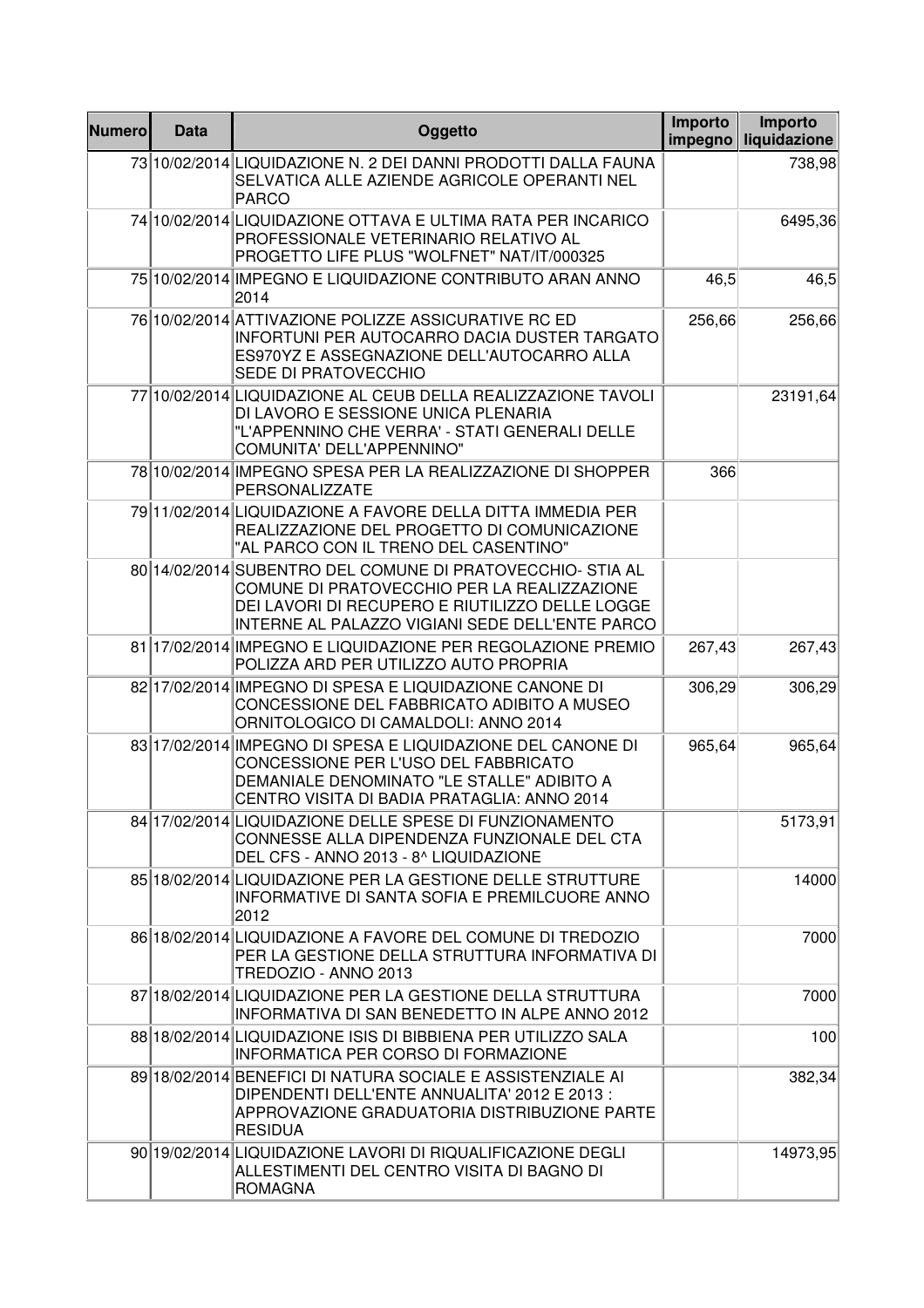| <b>Numero</b> | <b>Data</b> | Oggetto                                                                                                                                                                                                                                          | <b>Importo</b><br>impegno | Importo<br>liquidazione |
|---------------|-------------|--------------------------------------------------------------------------------------------------------------------------------------------------------------------------------------------------------------------------------------------------|---------------------------|-------------------------|
|               |             | 91 20/02/2014 LIQUIDAZIONE ALLO STABILIMENTO TIPOGRAFICO DEI<br>COMUNI DI S. SOFIA PER LA STAMPA E LA SPEDIZIONE<br>DEL NUMERO INVERNALE 2013-2014 DEL PERIODICO<br><b>DEL PARCO "CRINALI"</b>                                                   |                           | 4950,77                 |
|               |             | 92 21/02/2014 DETERMINAZIONI IN MERITO ALLA FLESSIBILITA'<br>ORARIA DEI DIPENDENTI PART-TIME : INTEGRAZIONE<br>DELLA D.D. N. 17/2014                                                                                                             |                           |                         |
|               |             | 93 25/02/2014 LIQUIDAZIONE SPESA PER ATTIVITA' DI TELEMETRIA<br>SATELLITARE INERENTE L'AZIONE C5 DEL PROGETTO<br>LIFE PLUS "WOLFNET" NAT/IT/OOG325                                                                                               |                           | 74,48                   |
|               |             | 94 25/02/2014 AUTORIZZAZIONE AL DIPENDENTE LOCATELLI FRANCO<br>ALLO SVOLGIMENTO DI INCARICO<br>EXTRAISTITUZIONALE A TITOLO GRATUITO                                                                                                              |                           |                         |
|               |             | 95 26/02/2014 LIQUIDAZIONE AL DOTT. GIORGIO MINOTTI DELLA<br>QUARTA E ULTIMA RATA DELLA BORSA DI STUDIO DAL<br>TITOLO "VALORIZZAZIONE E DOCUMENTAZIONE<br>AUDIOVISIVA SULLE TRADIZIONI CULTURALI E LA<br>CULTURA MATERIALE ALL'INTERNO DEL PNFC" |                           | 3250                    |
|               |             | 96 26/02/2014 LIQUIDAZIONE A FAVORE DEL SIG. FABIO LIVERANI PER<br>LA CESSIONE DI N. 10 IMMAGINI FOTOGRAFICHE<br>NATURALISTICHE DA UTILIZZARE PER LA<br>REALIZZAZIONE DEI PRODOTTI EDITORIALI DEL PARCO                                          |                           | 629,2                   |
|               |             | 97 26/02/2014 APPROVAZIONE QUADRO TECNICO E FINANZIARIO PER<br>L'UTILIZZO DELLE RISORSE ASSEGNATE DAL<br>MINISTERO DELL'AMBIENTE EX CAP. 1551 - DIRETTIVA<br>2013 (2^ ANNUALITA')                                                                |                           |                         |
|               |             | 98 26/02/2014 IMPEGNO E LIQUIDAZIONE DELLA QUOTA DI ADESIONE<br>DELL'ENTE PARCO ALLA FEDERAZIONE NAZIONALE DEI<br>PARCHI E DELLE RISERVE NATURALI - ANNO 2014                                                                                    | 7000                      | 7000                    |
|               |             | 99 26/02/2014 ADESIONE PROGETTO ARCI SERVIZIO CIVILE FORLI'<br>PER IMPIEGO VOLONTARI DEL SERVIZIO CIVILE                                                                                                                                         | 450                       |                         |
|               |             | 100 26/02/2014 ANNULLAMENTO DELLA DETERMINAZIONE<br>DIRIGENZIALE N°549 DEL 12 DICEMBRE 2013 AVENTE<br>AD OGGETTO "IMPEGNO DI SPESA RELATIVO AL<br>PROSEGUIMENTO DELLA BORSA DI STUDIO ZANGHERI<br>AL DR.GIORGIO MINOTTI"                         |                           |                         |
|               |             | 101 26/02/2014 ASSUNZIONE IMPEGNO PER SPESE DI ENERGIA<br>ELETTRICA DI ALCUNI COMANDI STAZIONE DEL CTA<br>DEL CFS - ANNO 2014                                                                                                                    | 5000                      |                         |
|               |             | 102 26/02/2014 LIQUIDAZIONE ALLA DITTA IL FOTOAMATORE PER<br>L'ACQUISTO NEL MERCATO ELETTRONICO DI UN<br>OBIETTIVO CANON EF-S 18-55                                                                                                              |                           | 179,77                  |
|               |             | 103 04/03/2014 AVVIO PROCEDURE DI GARA PER LA REALIZZAZIONE E<br>LA POSA IN OPERA DI ADESIVI PERSONALIZZATI SUGLI<br>AUTOCARRI DACIA DUSTER E RENAULT KANGOO DI<br>PROPRIETA' DELL'ENTE                                                          |                           |                         |
|               |             | 104 04/03/2014 LIQUIDAZIONE ALLA DITTA D.B. GRAFICA PER LA<br>FORNITURA DI MATERIALE PROMOZIONALE DEL<br>PARCO - SALDO                                                                                                                           |                           | 3000                    |
|               |             | 105 06/03/2014 LAVORI DI MESSA IN SICUREZZA URGENTE AL<br>PLANETARIO DI STIA                                                                                                                                                                     | 5002                      |                         |
|               |             | 106 06/03/2014 LIQUIDAZIONE FORNITURA AUTOCARRO DACIA<br>DUSTER 4x4 : REV SRL                                                                                                                                                                    |                           | 17080                   |
|               |             | 107 06/03/2014 INTEGRAZIONE IMPEGNO DI SPESA DEL CANONE PER<br>IL SERVIZIO DI PULIZIA DELLA SEDE DI PRATOVECCHIO:                                                                                                                                | 594,73                    |                         |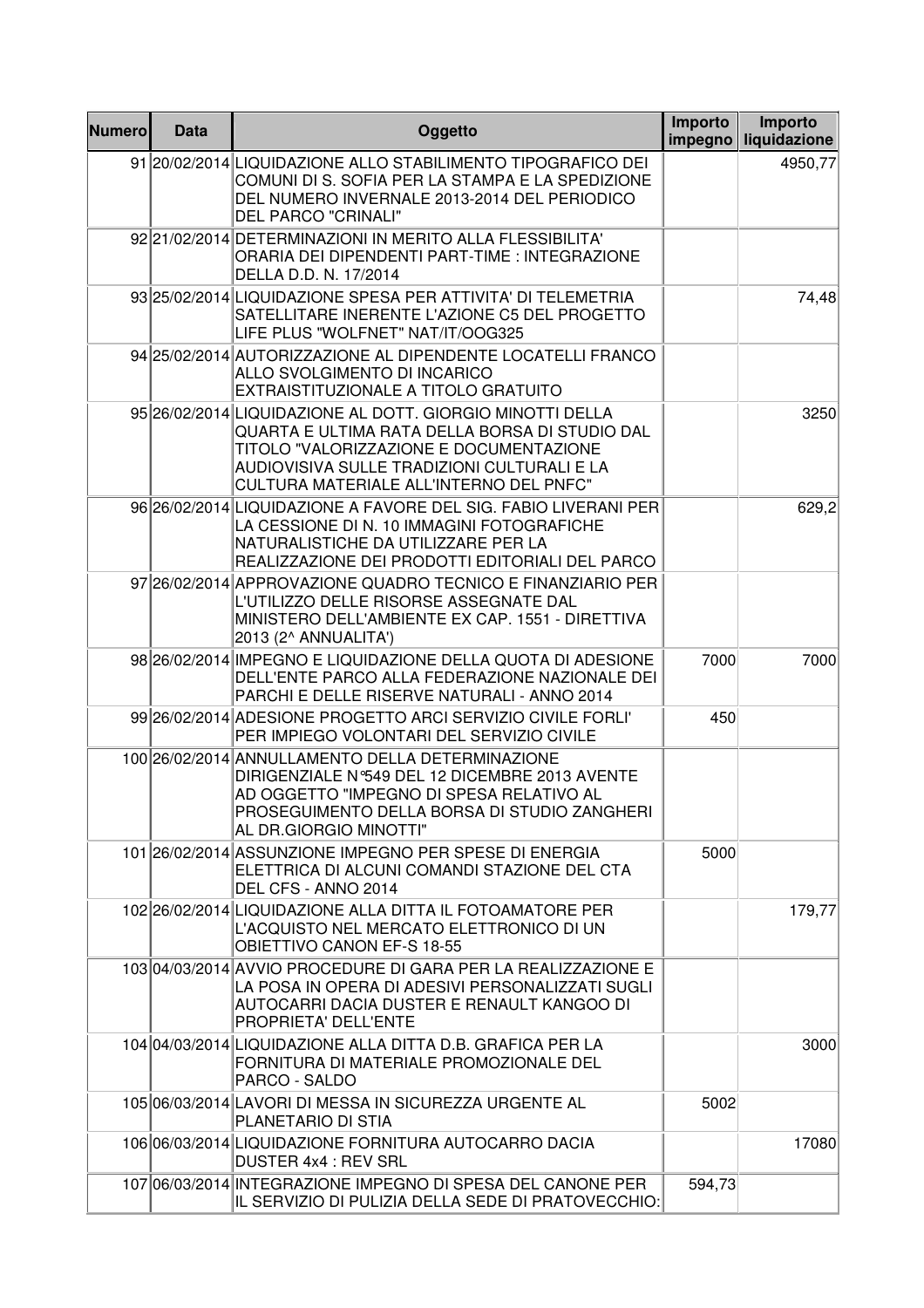| <b>Numero</b> | <b>Data</b> | Oggetto                                                                                                                                                                                                                                                                                  | Importo<br>impegno | Importo<br>liquidazione |
|---------------|-------------|------------------------------------------------------------------------------------------------------------------------------------------------------------------------------------------------------------------------------------------------------------------------------------------|--------------------|-------------------------|
|               |             | COOP. IDEA 2000 DI PRATOVECCHIO - MESE DI MARZO<br>2014                                                                                                                                                                                                                                  |                    |                         |
|               |             | 108 06/03/2014 INTEGRAZIONE IMPEGNO DI SPESA PER CANONE DI<br>PULIZIA DELLA SEDE DELLA COMUNITA' DEL PARCO A<br>SANTA SOFIA - MESE DI MARZO 2014                                                                                                                                         | 432,8              |                         |
|               |             | 109 06/03/2014 INTEGRAZIONE IMPEGNO DI SPESA PER IL SERVIZIO DI<br>MANUTENZIONE DELL'HARDWARE IN DOTAZIONE<br>PRESSO LA SEDE LEGALE DELL'ENTE A<br>PRATOVECCHIO - MESE DI MARZO 2014                                                                                                     | 150,47             |                         |
|               |             | 110 06/03/2014 INTEGRAZIONE IMPEGNO DI SPESA CANONE DI<br>MANUTENZIONE DELL'HARDWARE IN DOTAZIONE<br>PRESSO LA SEDE DELLA COMUNITA' DEL PARCO A<br>SANTA SOFIA - MESE DI MARZO 2014                                                                                                      | 80,83              |                         |
|               |             | 111 06/03/2014 INTEGRAZIONE IMPEGNI DI SPESA PER SPESE DI<br>FUNZIONAMENTO UFFICI DI PRATOVECCHIO E SANTA<br>SOFIA MESE DI MARZO 2014                                                                                                                                                    | 5291,67            |                         |
|               |             | 112 06/03/2014 INTEGRAZIONE IMPEGNO PER SPESE DI<br>FUNZIONAMENTO DELLE STRUTTURE INFORMATIVE E<br>DIDATTICO PROMOZIONALI DEL PARCO - MESE DI<br><b>MARZO 2014</b>                                                                                                                       | 1583,33            |                         |
|               |             | 113 06/03/2014 LIQUIDAZIONE PER ACQUISIZIONE DI TERRENI<br>SILVOPASTORALI IN COMUNE DI SANTA SOFIA<br>NELL'AMBITO DEL PROGETTO COMPRA UNA FORESTA                                                                                                                                        |                    | 75000                   |
|               |             | 114 07/03/2014 APPROVAZIONE CERTIFICATO REGOLARE<br>ESECUZIONE E LIQUIDAZIONE DELLE TRATTENUTE A<br>FAVORE DELLA DITTA AGRIFOREST PER I LAVORI DI<br>MANUTENZIONE STRAORDINARIA E RIQUALIFICAZIONE<br>DELL'AREA DEL PARCO FAUNISTICO DI VALDONASSO                                       | 332,89             |                         |
|               |             | 115 10/03/2014 LIQUIDAZIONE A SALDO DELLE COMPETENZE<br>TECNICHE RELATIVE ALLA VERIFICA STRUTTURALE DEI<br>LAVORI DI MANUTENZIONE STRAORDINARIA E<br>RIQUALIFICAZIONE DELL'AEREA A PREVALENTE<br>FUNZIONE TURISTICO-RICREATIVA SITUATA<br>ALL'INTERNO DEL PARCO FAUNISTICO DI VALDONASSO |                    | 1154,61                 |
|               |             | 116 10/03/2014 LIQUIDAZIONE A SALDO DELLE COMPETENZE<br>TECNICHE RELATIVE ALLA DIREZIONE DEI LAVORI DI<br>MANUTENZIONE STRAORDINARIA E RIQUALIFICAZIONE<br>DELL'AREA A PREVALENTE FUNZIONE TURISTICO-<br>RICREATIVA SITUATA ALL'INTERNO DEL PARCO<br><b>FAUNISTICO DI VALDONASSO</b>     |                    | 3513,6                  |
|               |             | 117 1/03/2014 IMPEGNO DI SPESA PER IL MODULO NEWS SU PARK.IT                                                                                                                                                                                                                             | 610                |                         |
|               |             | 118 11/03/2014 IMPEGNO DI SPESA MESE DI MARZO SERVIZIO DI<br>ASSISTENZA SISTEMISTICA E FUNZIONI DI<br>AMMINISTRATORE DI SISTEMA                                                                                                                                                          | 183                |                         |
|               |             | 119 11/03/2014 IMPEGNO E LIQUIDAZIONE SPESA PER ECONOMIE DI<br>BILANCIO DI CUI ALL'ART. 61 C. 17 DEL D.L. 112/08<br>CONVERTITO DALLA LEGGE 133/08 E RINVIO PER LE<br>ECONOMIE DI CUI ALL'ART. 6 C. 21 DEL D.L. 78/2010<br>CONVERTITO L. 122/10                                           | 1079               | 1079                    |
|               |             | 120 11/03/2014 LIQUIDAZIONE PER LA GESTIONE DELLE STRUTTURE<br>INFORMATIVE DEL VERSANTE FIORENTINO DEL PARCO<br>- ANNO 2013                                                                                                                                                              |                    | 15000                   |
|               |             | 121 12/03/2014 LIQUIDAZIONE MISSIONI MEZZO DI TRASPORTO<br>PERSONALE Nº1/14                                                                                                                                                                                                              |                    | 133                     |
|               |             | 122 12/03/2014 IMPEGNO DI SPESA PER MISSIONI ANNO 2014 - N.2                                                                                                                                                                                                                             | 26405              |                         |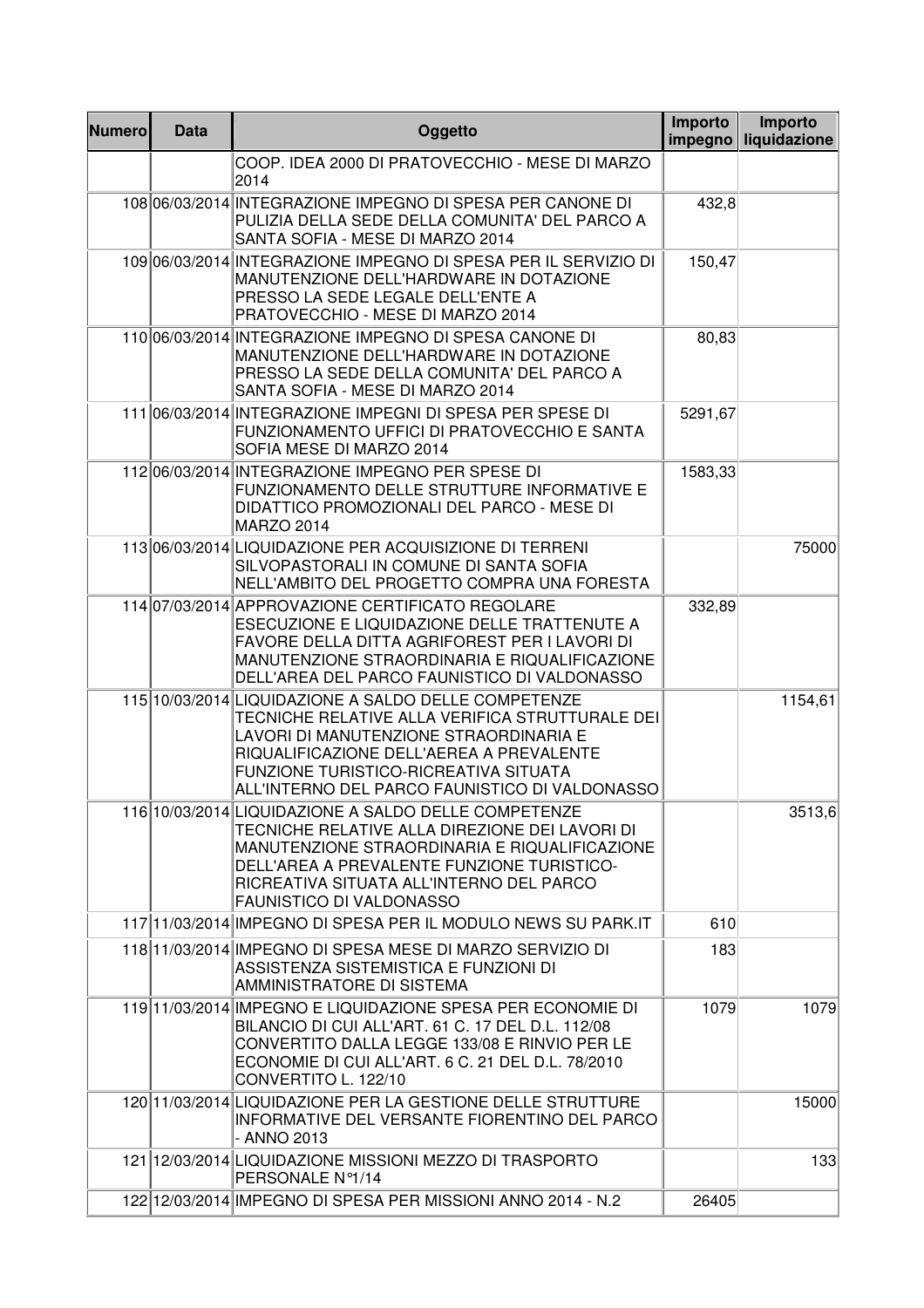| <b>Numero</b> | <b>Data</b> | Oggetto                                                                                                                                                                                                     | Importo<br>impegno | Importo<br>liquidazione |
|---------------|-------------|-------------------------------------------------------------------------------------------------------------------------------------------------------------------------------------------------------------|--------------------|-------------------------|
|               |             | 123 12/03/2014 IMPEGNO DI SPESA N. 2 PER ATTIVAZIONE CONTROLLO<br>MALATTIA TRAMITE VISITE FISCALI                                                                                                           | 916,67             |                         |
|               |             | 124 17/03/2014 LIQUIDAZIONE A FAVORE DELLA DITTA SASSOLI<br>LEONARDO PER MANUTENZIONE E RIPARAZIONE<br>DELLE MTB DEL PARCO                                                                                  |                    |                         |
|               |             | 125 17/03/2014 LIQUIDAZIONE CONTRIBUTO ANNUALE 2013 DOVUTO<br>AL CAI AI SENSI DELLA CONVENZIONE PER LA<br>MANUTENZIONE ORDINARIA DELLA RETE<br>ESCURSIONISTICA ESISTENTE NEL TERRITORIO DEL<br><b>PARCO</b> |                    | 14822,31                |
|               |             | 126 17/03/2014 LIQUIDAZIONE ALLA DITTA STUDIO DI INFORMATICA<br>SNC DI SIENA PER L'ACQUISTO NEL MERCATO<br>ELETTRONICO DI UNA MACCHINA FOTOGRAFICA<br><b>CANON POWERSHOT S120</b>                           |                    | 455,62                  |
|               |             | 127 17/03/2014 LIQUIDAZIONE ALLA SOCIETA' CIBELE S.C. PER LO<br>SVOLGIMENTO DI UN PROGETTO SULLA<br>CONSERVAZIONE DEI CHIROTTERI ALL'INTERNO DEL<br>PARCO NAZIONALE                                         |                    | 8000                    |
|               |             | 128 17/03/2014 CONCESSIONE DI PORZIONE DI SUOLO DEMANIALE<br>PER L'INSTALLAZIONE DI BOMBOLONE GPL PRESSO LA<br>VILLETTA DI CAMPIGNA. RIMBORSO CANONE AL<br>COMUNE DI SANTA SOFIA. ANNO 2014                 | 216,05             | 216,05                  |
|               |             | 129 17/03/2014 LIQUIDAZIONE A SALDO AL DOTT. JUANITO GRIGIONI<br>PER CO.CO.CO. - ANNO 2012                                                                                                                  |                    | 3000                    |
|               |             | 130 17/03/2014 DETERMINAZIONI IN MERITO AL RIMBORSO PER<br>L'UTILIZZO AUTO PROPRIA AL PRESIDENTE 1^<br><b>LIQUIDAZIONE</b>                                                                                  |                    | 1576,55                 |
|               |             | 131 18/03/2014 LIQUIDAZIONE A SALDO AL DOTT. JUANITO GRIGIONI<br>PER CO.CO.CO. - ANNO 2013                                                                                                                  |                    | 4500                    |
|               |             | 132 18/03/2014 IMPEGNO DI SPESA PER LA REALIZZAZIONE DI ALCUNE<br>COPIE DELLA PUBBLICAZIONE "TUTTI IN BICICLETTA"                                                                                           | 700                |                         |
|               |             | 133 19/03/2014 IMPEGNO DI SPESA PER SERVIZIO DI ASSISTENZA<br>SISTEMISTICA E FUNZIONI DI AMMINISTRATORE DI<br><b>SISTEMA</b>                                                                                | 1647               |                         |
|               |             | 134 20/03/2014 AFFIDAMENTO DELLA REALIZZAZIONE E POSA IN<br>OPERA DI ADESIVI PERSONALIZZATI SUGLI AUTOCARRI<br>DACIA DUSTER E RENAULT KANGOO DI PROPRIETA'<br><b>DELL'ENTE</b>                              | 390                |                         |
|               |             | 135 20/03/2014 ACQUISTO BUONI CARBURANTE AD USO DEGLI<br>AUTOCARRI DI PROPRIETA' DELL'ENTE                                                                                                                  | 2000               |                         |
|               |             | 136 20/03/2014 ACQUISTO BUONI CARBURANTE AD USO<br>DELL'AUTOVETTURA DI PROPRIETA' DELL'ENTE                                                                                                                 | 400                |                         |
|               |             | 137 21/03/2014 IMPEGNO SPESA A FAVORE DELLO STABILIMENTO<br>TIPOGRAFICO DEI COMUNI DI S.SOFIA PER LA STAMPA<br>E LA SPEDIZIONE DI DUE NUMERI DEL PERIODICO DEL<br>PARCO "CRINALI" ANNO 2014                 | 6685,6             |                         |
|               |             | 138 21/03/2014 AFFIDAMENTO ALLA DITTA COMUNICAZIONE DI FORLI'<br>DELLA REALIZZAZIONE DELLA 3^ EDIZIONE DELLA<br><b>GUIDA "A PIEDI NEL PARCO"</b>                                                            | 5490               |                         |
|               |             | 139 21/03/2014 APPROVAZIONE DEL BANDO PER L'ASSEGNAZIONE DI<br>UNA BORSA DI STUDIO E NOMINA COMMISSIONE DI<br>VALUTAZIONE                                                                                   |                    |                         |
|               |             | 140 25/03/2014 AFFIDAMENTO DELL'ELABORAZIONE GRAFICA E<br>FORNITURA DEL FORMATO DIGITALE INTERATTIVO DI<br>DUE NUMERI DEL PERIODICO DEL PARCO CRINALI                                                       | 2987               |                         |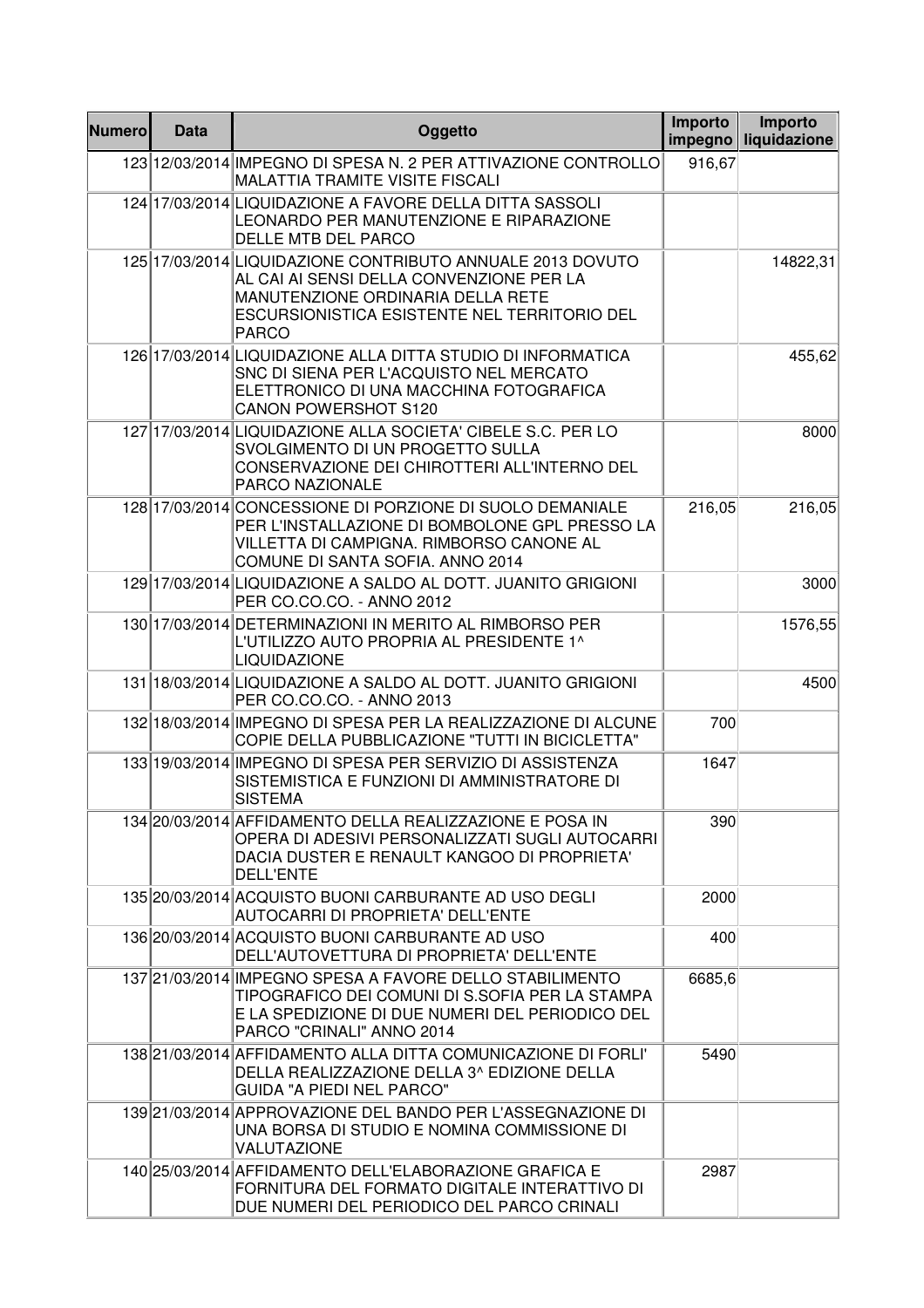| <b>Numero</b> | <b>Data</b> | Oggetto                                                                                                                                                                                                      | Importo<br>impegno | Importo<br>liquidazione |
|---------------|-------------|--------------------------------------------------------------------------------------------------------------------------------------------------------------------------------------------------------------|--------------------|-------------------------|
|               |             | 141 25/03/2014 LAVORI DI MIGLIORAMENTO SICUREZZA ANTI<br>INTRUSIONE NEGLI UFFICI DEL CTA-CFS DI PALAZZO<br><b>VIGIANI. INTEGRAZIONE</b>                                                                      | 427                |                         |
|               |             | 142 27/03/2014 IMPEGNO SPESA PER ACQUISTO TONER USO UFFICI                                                                                                                                                   | 1464               |                         |
|               |             | 143 27/03/2014 COMPARAZIONE TRA I COSTI DELLA CONVENZIONE<br>PER L'UTILIZZO DEI SERVIZI STIPENDIALI OFFERTI DAL<br>MEF E I COSTI SOSTENUTI DALL'ENTE PARCO PER LA<br><b>GESTIONE INTERNA DI TALI SERVIZI</b> |                    |                         |
|               |             | 144 28/03/2014 LIQUIDAZIONE COMPETENZE NOTARILI PER ACQUISTO<br>TERRENI IN COMUNE DI SANTA SOFIA NELL'AMBITO<br>DEL PROGETTO "COMPRA UNA FORESTA"                                                            |                    | 11364,71                |
|               |             | 14531/03/2014 QUADRO TECNICO E FINANZIARIO PER L'UTILIZZO<br>DELLE RISORSE ASSEGNATE DAL MINISTERO<br>DELL'AMBIENTE EX CAP. 1551 E APPROVAZIONE BOZZA<br>DI PROTOCOLLO SUL PROGETTO "WOLFNET 2,0"            |                    |                         |
|               |             | 14601/04/2014 LIQUIDAZIONE A SALDO A FAVORE DELLA DITTA<br>IMMEDIA PER REALIZZAZIONE DEL PROGETTO DI<br>COMUNICAZIONE "AL PARCO CON IL TRENO DEL<br><b>CASENTINO"</b>                                        |                    | 3025                    |
|               |             | 14701/04/2014 IMPEGNO SPESA PER LA REALIZZAZIONE DI UN<br>NUMERO MONOGRAFICO DEL PARCO SU MERIDIANI<br>MONTAGNE E CESSIONE DI DIRITTI PER L'UTILIZZO DEL<br><b>SERVIZIO</b>                                  | 3111               |                         |
|               |             | 148 01/04/2014 INTERVENTO PER LA MANUTENZIONE DEL TERRAZZO<br>DELLA FORESTERIA DI CORNIOLO. INTEGRAZIONE<br><b>LAVORI</b>                                                                                    | 1098               |                         |
|               |             | 149 02/04/2014 ORGANISMO INDIPENDENTE DI VALUTAZIONE:<br>RIDUZIONE COMPENSO ED IMPEGNO DI SPESA PER<br><b>SECONDA ANNUALITA'</b>                                                                             | 4500               |                         |
|               |             | 150 04/04/2014 LIQUIDAZIONE RATA A SALDO PER ORGANIZZAZIONE<br>CENSIMENTO DEL CERVO NEL PARCO NAZIONALE -<br><b>ANNO 2013</b>                                                                                |                    | 6751,8                  |
|               |             | 151 04/04/2014 LIQUIDAZIONE DELLA SPESE DI FUNZIONAMENTO<br>CONNESSE ALLA DIPENDENZA FUNZIONALE DEL CTA<br>DEL CFS DALL'ENTE - ANNO 2013 - 9°LIQUIDAZIONE                                                    |                    | 8634,38                 |
|               |             | 152 04/04/2014 INTEGRAZIONE IMPEGNO DI SPESA PER IL SERVIZIO DI<br>MANUTENZIONE DELL'HARDWARE IN DOTAZIONE<br>PRESSO LA SEDE LEGALE DELL'ENTE A<br>PRATOVECCHIO - PERIODO APRILE/DICEMBRE 2014               | 1354,3             |                         |
|               |             | 153 04/04/2014 INTEGRAZIONE IMPEGNO DI SPESA CANONE DI<br>MANUTENZIONE DELL'HARDWARE IN DOTAZIONE<br>PRESSO LA SEDE DELLA COMUNITA' DEL PARCO A<br>SANTA SOFIA - PERIODO APRILE/DICEMBRE 2014                | 727,5              |                         |
|               |             | 154 04/04/2014 INTEGRAZIONE IMPEGNO DI SPESA DEL CANONE PER<br>IL SERVIZIO DI PULIZIA DELLA SEDE DI PRETOVECCHIO:<br>COOPERATIVA IDEA 2000 DI PRATOVECCHIO - PERIODO<br>APRILE/DICEMBRE 2014                 | 5352,57            |                         |
|               |             | 155 04/04/2014 INTEGRAZIONE IMPEGNO DI SPESA PER CANONE DI<br>PULIZIA DELLA SEDE COMUNITA'DEL PARCO A SANTA<br>SOFIA - PERIODO APRILE/DICEMBRE 2014                                                          | 3895,2             |                         |
|               |             | 156 04/04/2014 INTEGRAZIONE IMPEGNI DI SPESA PER SPESE DI<br>FUNZIONAMENTO UFFICI DI PRATOVECCHIO E DI<br>SANTA SOFIA - PERIODO APRILE/DICEMBRE 2014                                                         | 40000              |                         |
|               |             | 157 04/04/2014 INTEGRAZIONE IMPEGNI PER SPESE DI<br>FUNZIONAMENTO DELLE STRUTTURE INFORMATIVE E                                                                                                              | 10000              |                         |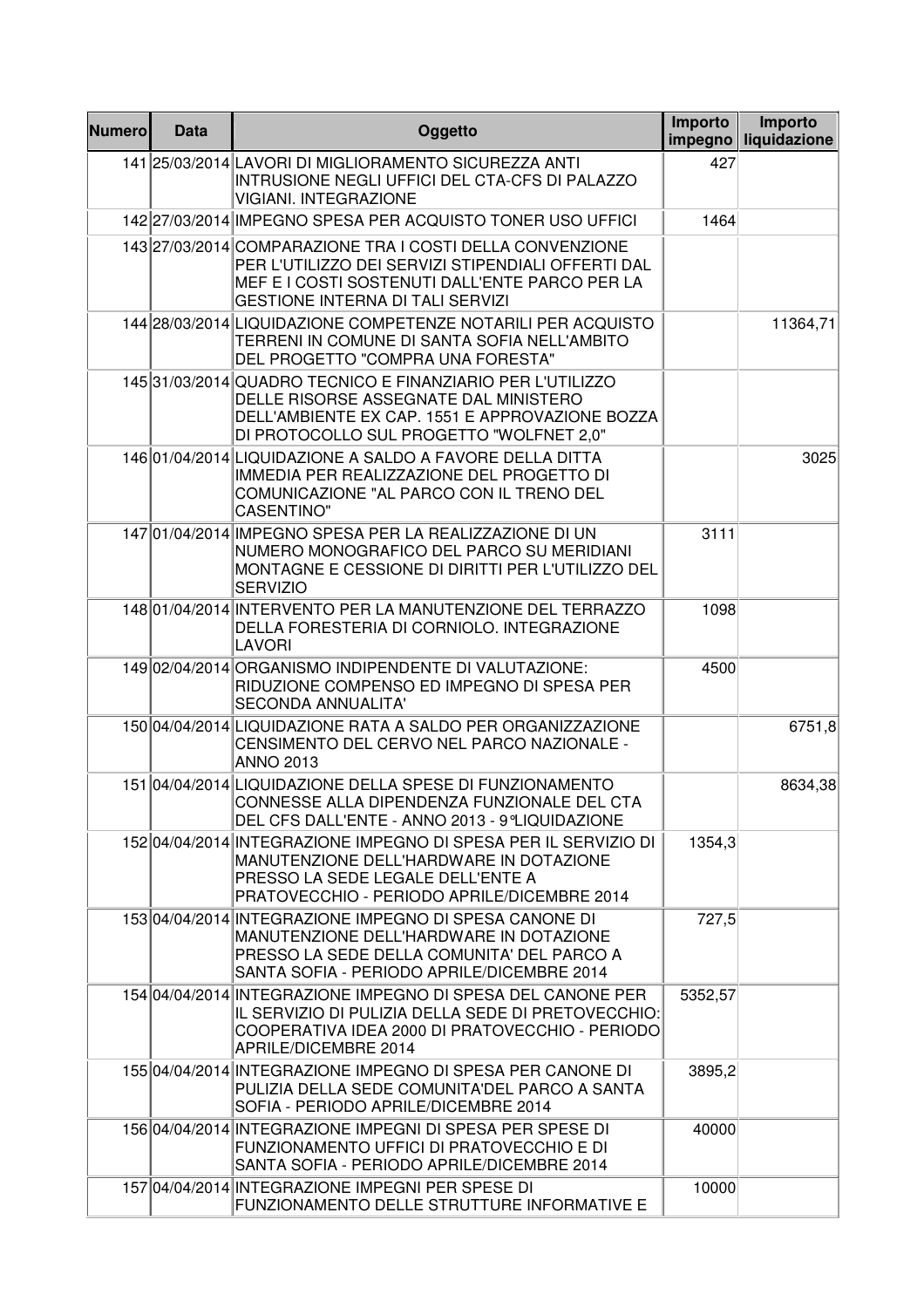| <b>Numero</b> | <b>Data</b> | Oggetto                                                                                                                                                                                                                                               | Importo<br>impegno | Importo<br>liquidazione |
|---------------|-------------|-------------------------------------------------------------------------------------------------------------------------------------------------------------------------------------------------------------------------------------------------------|--------------------|-------------------------|
|               |             | DIDATTICO PROMOZIONALI DEL PARCO ANNO 2014                                                                                                                                                                                                            |                    |                         |
|               |             | 158 04/04/2014 LIQUIDAZIONE DELLE SPESE IN CONTO CAPITALE<br>CONNESSE ALLA DIPENDENZA FUNZIONALE DEL CTA<br>DEL CFS DALL'ENTE - ANNO 2013 - 1 °LIQUIDAZIONE                                                                                           |                    | 5985,32                 |
|               |             | 159 07/04/2014 LIQUIDAZIONE ENI PER FORNITURA BUONI<br>CARBURANTE AD USO DELL'AUTOVETTURA PANDA BF<br>572 TN                                                                                                                                          |                    | 384,74                  |
|               |             | 160 07/04/2014 LIQUIDAZIONE ENI PER FORNITURA BUONI<br>CARBURANTE AD USO DEGLI AUTOCARRI                                                                                                                                                              |                    | 1915,68                 |
|               |             | 161 08/04/2014 LIQUIDAZIONE COFINANZIAMENTO COSTI DI GESTIONE<br>AL GAL CONSORZIO APPENNINO ARETINO - ANNUALITA'<br>2004-2005-2006                                                                                                                    |                    | 4908,42                 |
|               |             | 162 09/04/2014 LIQUIDAZIONE AL DR.SANDRO PIAZZINI DELLA QUARTA<br>RATA DELLA BORSA DI STUDIO IN AMBITO<br>NATURALISTICO DEDICATA A PIETRO ZANGHERI                                                                                                    |                    | 3250                    |
|               |             | 163 11/04/2014 CHIUSURA AL PUBBLICO DEGLI UFFICI DELLA SEDE<br>LEGALE DELL'ENTE E DELLA COMUNITA' DEL PARCO<br>NELLA GIORNATA DEL 2 MAGGIO 2014                                                                                                       |                    |                         |
|               |             | 164 14/04/2014 IMPEGNO DI SPESA A FAVORE DELLO STUDIO TAMTAM<br>DI MATTEO PERINI PER L'ACQUISTO DI IMMAGINI<br>FOTOGRAFICHE NATURALISTICHE DA UTILIZZARE<br>NELLA GUIDA SUGLI ALBERI MONUMENTALI DEL<br>PARCO E IN ALTRI MATERIALI PRODOTTI DAL PARCO | 1700               |                         |
|               |             | 165 14/04/2014 IMPEGNO QUOTA ASSOCIATIVA SOCIETA' BOTANICA<br><b>ITALIANA - ANNO 2014</b>                                                                                                                                                             | 160                |                         |
|               |             | 166 14/04/2014 APPROVAZIONE DELLA CONVENZIONE PER LA<br><b>GESTIONE INTEGRATA DEL CENTRO VISITA E</b><br>DELL'UFFICIO IAT DI BAGNO DI ROMAGNA ED IMPEGNO<br><b>DI SPESA</b>                                                                           | 15000              |                         |
|               |             | 167 15/04/2014 LIQUIDAZIONE PER LA GESTIONE INTEGRATA DEL<br>CENTRO VISITA E DELL'UFFICIO IAT DI BAGNO DI<br>ROMAGNA - ANNO 2012 SECONDA RATA                                                                                                         |                    | 5000                    |
|               |             | 168 15/04/2014 LIQUIDAZIONE ALLA DITTA FILOGRAF LITOGRAFIA DI<br>FORLI PER LA FORNITURA DI MATERIALE<br>PROMOZIONALE E PUBBLICAZIONI DELL'ENTE PARCO                                                                                                  |                    | 2519,3                  |
|               |             | 169 15/04/2014 LIQUIDAZIONE Nº1/14 A FAVORE DELLA SOCIETA' PA<br>DIGITALE SPA PER FORNITURA SOFTWARE IN<br>MODALITA' ASP PER CONTABILITA' E PAGHE                                                                                                     |                    | 2182,64                 |
|               |             | 170 16/04/2014 GESTIONE DELLE STRUTTURE INFORMATIVE ANNO<br>2014: APPROVAZIONE DEL PROGETTO DI GESTIONE<br>DELLA STRUTTURA DI BAGNO DI ROMAGNA                                                                                                        |                    |                         |
|               |             | 171 16/04/2014 IMPEGNO DI SPESA PER PAGAMENTO CONTRIBUTO DI<br>BONIFICO - CONSORZIO DI BONIFICA DELLA ROMAGNA<br>- ANNO 2014                                                                                                                          | 836,51             |                         |
|               |             | 172 17/04/2014 LIQUIDAZIONE AL MUSEO ORNITOLOGICO "F. FOSCHI"<br>DI FORLI' PER REALIZZAZIONE DI ATTIVITA' DI<br>CONSERVAZIONE DI ARCHIVI FOTOGRAFICI STORICI                                                                                          |                    | 10000                   |
|               |             | 173 18/04/2014 INTEGRAZIONE CARBURANTE AUTOMEZZI SEDE DI<br><b>SANTA SOFIA</b>                                                                                                                                                                        | 300                |                         |
|               |             | 174 18/04/2014 LIQUIDAZIONE LAVORI DI MESSA IN SICUREZZA<br>URGENTE AL PLANETARIO DI STIA                                                                                                                                                             |                    | 5002                    |
|               |             | 175 18/04/2014 LIQUIDAZIONE COMPENSI PER RIMBORSI SPESE PER<br>MISSIONI E STRAORDINARI AL PERSONALE DEL CTA<br><b>DEL CFS</b>                                                                                                                         |                    | 12369,43                |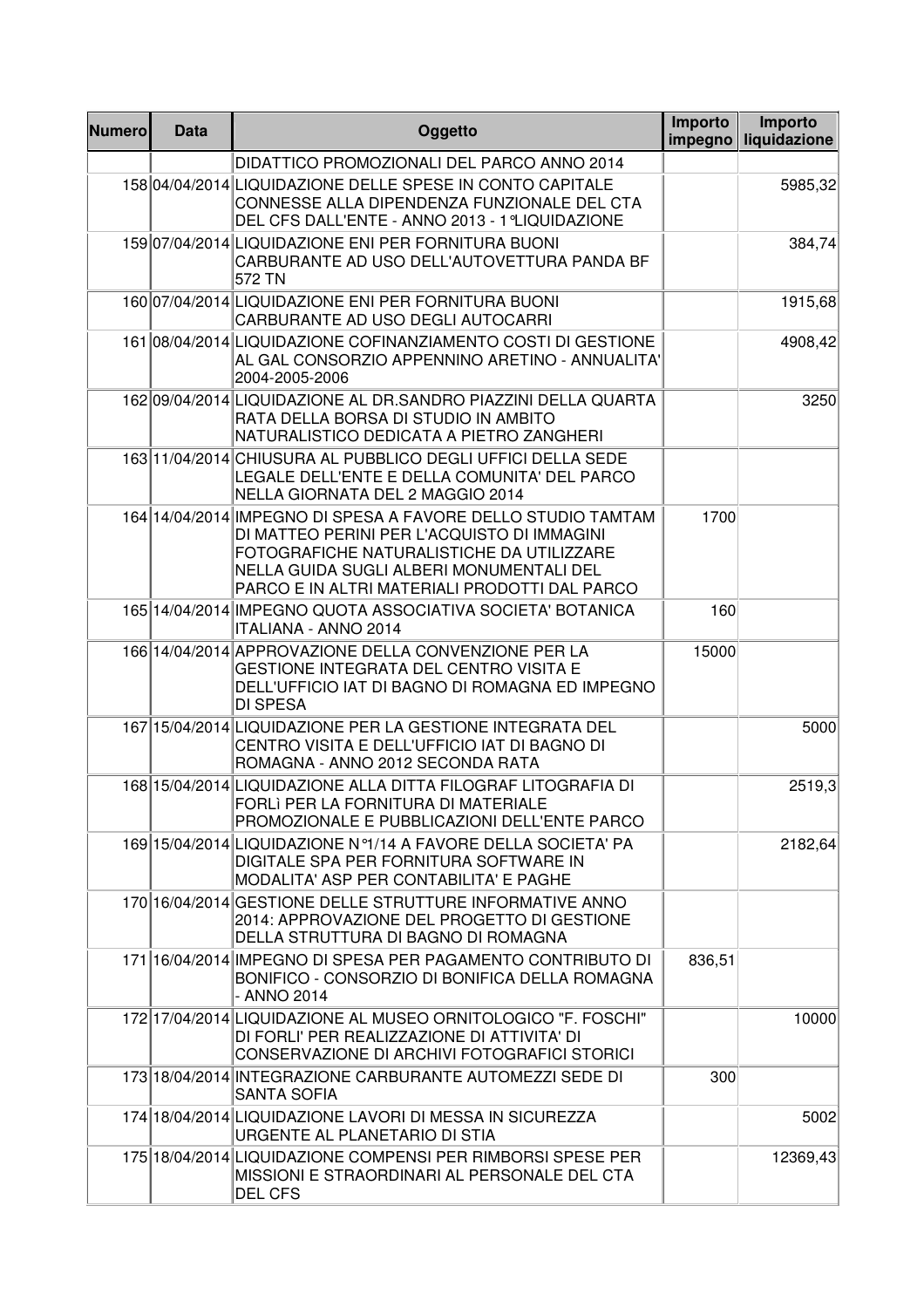| <b>Numero</b> | <b>Data</b> | Oggetto                                                                                                                                                                                                                                                                                  | Importo<br>impegno | Importo<br>liquidazione |
|---------------|-------------|------------------------------------------------------------------------------------------------------------------------------------------------------------------------------------------------------------------------------------------------------------------------------------------|--------------------|-------------------------|
|               |             | 176 18/04/2014 LIQUIDAZIONE LAVORI DI TINTEGGIATURA NEGLI<br>UFFICI DI SANTA SOFIA DEL PARCO NAZIONALE,<br>PRESSO PALAZZO NEFETTI                                                                                                                                                        |                    | 7996                    |
|               |             | 177 18/04/2014 IMPEGNO DI SPESA RELATIVO ALL'ASSEGNAZIONE DI<br>UNA BORSA DI STUDIO DAL TITOLO "VALORIZZAZIONE<br>E DOCUMENTAZIONE AUDIOVISIVA SULLE TRADIZIONI<br>CULTURALI E LA CULTURA MATERIALE ALL'INTERNO<br>DEL PARCO NAZ. FORESE CASENTINESI - ALTE VALLI<br>DEL MONTONE, RABBI  | 13000              |                         |
|               |             | 178 18/04/2014 AFFIDAMENTO PER LA REALIZZAZIONE DI UN<br>PROGETTO STRAORDINARIO DI ANIMAZIONE DEL<br>PLANETARIO DEL PARCO                                                                                                                                                                | 13000              |                         |
|               |             | 179 18/04/2014 AFFIDAMENTO PER L'ORGANIZZAZIONE DEL<br>PROGRAMMA PRIMAVERILE DELLE ESCURSIONI ALLA<br>COOP. ATLANTIDE                                                                                                                                                                    | 3000               |                         |
|               |             | 180 18/04/2014 AFFIDAMENTO DELL'ATTIVAZIONE E GESTIONE DI DUE<br>CAMPI ESTIVI RESIDENZIALI PER RAGAZZI NEL<br>TERRITORIO DEL PARCO NELL'AMBITO DEL PROGETTO<br>"ESTATE NEI PARCHI"                                                                                                       | 21520,8            |                         |
|               |             | 181 18/04/2014 AFFIDAMENTO DELL'IDEAZIONE E DELLA<br>REALIZZAZIONE DI ALCUNI EVENTI NEL PERIODO<br>MAGGIO - GIUGNO 2014                                                                                                                                                                  | 6588               |                         |
|               |             | 182 18/04/2014 IMPEGNO DI SPESA QUOTA DI ADESIONE ALL'UNIONE<br>DI PRODOTTO DELLA REGIONE EMILIA ROMAGNA<br>DENOMINATA "APPENNINO E VERDE" - ANNO 2014                                                                                                                                   | 600                |                         |
|               |             | 183 18/04/2014 APPROVAZIONE CONVENZIONE CON IL GRUPPO FIPES<br>PER LO SVOLGIMENTO DI UN PERIODO DI FORMAZIONE<br>PRESSO LA SEDE DEL PARCO DI SANTA SOFIA                                                                                                                                 |                    |                         |
|               |             | 184 18/04/2014 AFFIDAMENTO DELLA FORNITURA DI MATERIALE A<br>STAMPA DELL'ENTE PARCO ALLA DITTA FILOGRAF DI<br><b>FORLI</b>                                                                                                                                                               | 4135,8             |                         |
|               |             | 185 18/04/2014 LIQUIDAZIONE TRIMESTRALE IVA - TRIMESTRE 2014                                                                                                                                                                                                                             |                    | 76,35                   |
|               |             | 186 28/04/2014 POLIZZE ASSICURATIVE RC E INFORTUNI CONDUCENTI<br>PER GLI AUTOMEZZI DELL'ENTE                                                                                                                                                                                             | 6083,19            |                         |
|               |             | 187 28/04/2014 IMPEGNO SPESA PER INTERVENTI SUI VEICOLI PANDA<br>E KANGOO                                                                                                                                                                                                                | 73,2               |                         |
|               |             | 188 28/04/2014 IMPEGNO E LIQUIDAZIONE PREMI ANNUI POLIZZE<br><b>ASSICURATIVE VARIE</b>                                                                                                                                                                                                   | 7403               | 7403                    |
|               |             | 189 28/04/2014 CONVENZIONE CONSIP/TIM PER IL SERVIZIO DI<br>TELEFONIA MOBILE: ACCERTAMENTO RIMBORSI FINO<br>AL 31.12.2014                                                                                                                                                                |                    |                         |
|               |             | 190 28/04/2014 INTROITO CONTRIBUTO ERRONEAMENTE EROGATO AD<br>ALTRO SOGGETTO E LIQUIDAZIONE AL LEGITTIMO<br>BENEFICIARIO PROGETTO "LA NATURA DEL<br>QUOTIDIANO"                                                                                                                          | 500                | 500                     |
|               |             | 191 29/04/2014 LIQUIDAZIONE N°3 DEI DANNI PRODOTTI DALLA FAUNA<br>SELVATICA ALLE AZIENDE AGRICOLE OPERANTI NEL<br><b>PARCO</b>                                                                                                                                                           |                    | 3969,22                 |
|               |             | 192 29/04/2014 LIQUIDAZIONE DELLA PRIMA RATA DEL COMPENSO<br>PER LA GESTIONE DEL CENTRO VISITA DI S. SOFIA,<br>DEL GIARDINO BOTANICO DI VALBONELLA E DEL<br>COORDINAMENTO DELLE STRUTTURE DIDATTICO-<br>INFORMATIVE DI SANTA SOFIA, PREMILCUORE, SAN<br>BENEDETTO E TREDOZIO, ANNO 2014. |                    | 11191,55                |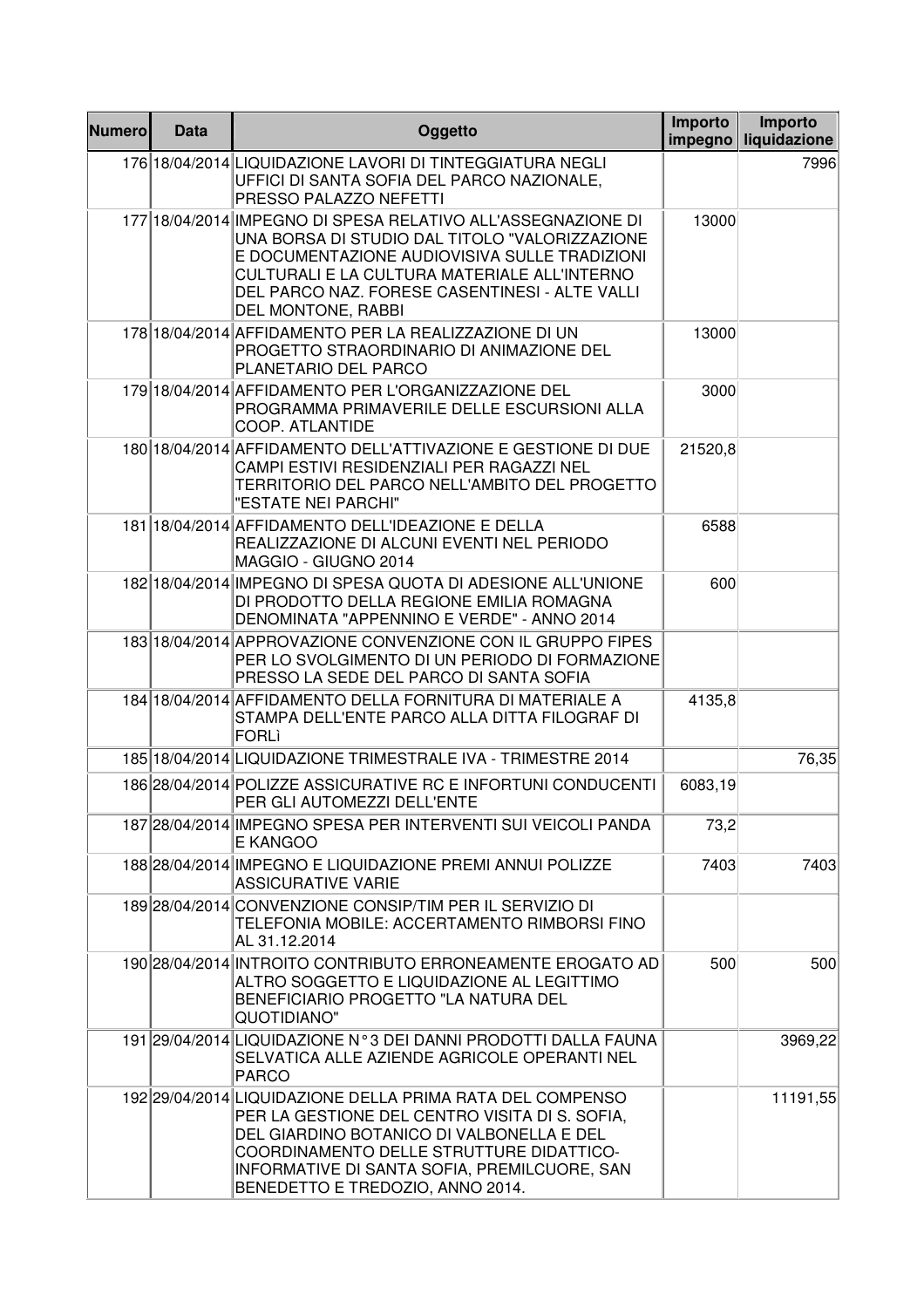| <b>Numero</b> | Data | Oggetto                                                                                                                                                                         | Importo<br>impegno | Importo<br>liquidazione |
|---------------|------|---------------------------------------------------------------------------------------------------------------------------------------------------------------------------------|--------------------|-------------------------|
|               |      | 193 29/04/2014 LIQUIDAZIONE PRIMA TRANCHE ALLE SCUOLE<br>ADERENTI AL PROGETTO "UN PARCO PER TE" 2013-<br>2014. ISTITUTI COMPRENSIVI DI BAGNO DI ROMAGNA,<br>RASSINA E BIBBIENA  |                    | 2100                    |
|               |      | 194 29/04/2014 IMPEGNO SPESA PER CONVENZIONE CON IL CLUB<br>ALPINO ITALIANO IN MATERIA DI SENTIERISTICA ANNO<br>2014                                                            | 6512,52            |                         |
|               |      | 195 30/04/2014 LIQUIDAZIONE DELLE SPESE DI FUNZIONAMENTO<br>CONNESSE ALLA DIPENDENZA FUNZIONALE DEL C.T.A.<br>DEL C.F.S. DALL'ENTE - ANNO 2013 - 10^ LIQUIDAZIONE               |                    | 17211,97                |
|               |      | 196 30/04/2014 IMPEGNO SPESA PER REVISIONE TOYOTA ZA 390 RA                                                                                                                     | 90,71              |                         |
|               |      | 197 05/05/2014 APPROVAZIONE DEL PROGETTO DI SISTEMAZIONE<br>"AREA SOSTA PASSO DELLA CALLA" E AFFIDAMENTO<br><b>DEI LAVORI</b>                                                   | 3538               |                         |
|               |      | 19805/05/2014 LIQUIDAZIONE N°4 DEI DANNI PRODOTTI DALLA FAUNA<br>SELVATICA ALLE AZIENDE AGRICOLE OPERANTI NEL<br><b>PARCO</b>                                                   |                    | 10340,46                |
|               |      | 199 06/05/2014 LIQUIDAZIONE LAVORI PER LA MANUTENZIONE DEL<br>TERRAZZO DELLA FORESTERIA DI CORNIOLO                                                                             |                    | 3708,8                  |
|               |      | 20006/05/2014 IMPEGNO DI SPESA INTERVENTO SU PICK UP                                                                                                                            | 48,8               |                         |
|               |      | 201 07/05/2014 LIQUIDAZIONE SPESA PER ATTIVITA' DI TELEMETRIA<br>SATELLITARE INERENTE L'AZIONE C5 DEL PROGETTO<br>LIFE PLUS "WOLFNET" NTA/ITOOG325                              |                    | 61                      |
|               |      | 202 08/05/2014 IMPEGNO SPESA ACQUISTO E MONTAGGIO<br>PNEUMATICI TOYOTA                                                                                                          | 786,42             |                         |
|               |      | 203 08/05/2014 IMPEGNO DI SPESA PER LA MANUTENZIONE<br>ORDINARIA DELLE CALDAIE A CONDENSAZIONE DI<br>PALAZZO NEFETTI - ANNUALITA' 2014                                          | 440                |                         |
|               |      | 204 08/05/2014 SERVIZIO DI MANUTENZIONE DELLE CALDAIE DEGLI<br>EDIFICI DEL VERSANTE TOSCANO DEL PARCO -<br>ANNUALITA' 2014                                                      | 585,6              |                         |
|               |      | 205 09/05/2014 LIQUIDAZIONE AL CONSORZIO CASENTINO SVILUPPO E<br>TURISMO DEL SERVIZIO DI COMUNICAZIONE ED<br>INFORMAZIONE DEL PARCO - 3^ LIQUIDAZIONE                           |                    | 3000                    |
|               |      | 206 09/05/2014 ACCERTAMENTO IN ENTRATA DEI CANONI PREVISTI<br>PER LA CONCESSIONE DEI PASCOLI DI PROPRIETA'<br>DELL'ENTE PARCO - ANNO 2014                                       |                    | 4500,85                 |
|               |      | 207 09/05/2014 PROGETTO "ITINERARI TURISTICI RURALI<br>POLIFUNZIONALI DELL'EMILIA - ROMAGNA" (ITINERER)<br>COFINANZIAMENTO AZIONI COMUNI                                        | 2760               |                         |
|               |      | 208 09/05/2014 DETERMINAZIONE DIRITTI PER SPESE DI NOTIFICA E<br>QUANTIFICAZIONE IMPORTI ORDINANZE INGIUNZIONI                                                                  |                    |                         |
|               |      | 209 12/05/2014 DETERMINAZIONI IN MERITO AL RIMBORSO PER<br>L'UTILIZZO AUTO PROPRIA AL PRESIDENTE<br>2^LIQUIDAZIONE                                                              |                    | 572,65                  |
|               |      | 210 15/05/2014 IMPEGNO DI SPESA ACQUISTO E MONTAGGIO<br>PNEUMATICI LAND ROVER ZA485RJ                                                                                           | 762,79             |                         |
|               |      | 211 15/05/2014 PNEUMATICI LAND ROVER ZA 503 RJ - IMPEGNO SPESA                                                                                                                  | 381,25             |                         |
|               |      | 212 16/05/2014 AFFIDAMENTO ALL'UNIONE DEI COMUNI MONTANI DEL<br>CASENTINO DEL PROGETTO DI COMPLETAMENTO DEL<br>PERCORSO PEDONALE TURISTICO DI MOGGIONA E<br>DELLE AREE DI SOSTA | 20130              |                         |
|               |      | 213 20/05/2014 APPROVAZIONE DELL'ACCORDO PER LA GESTIONE                                                                                                                        |                    |                         |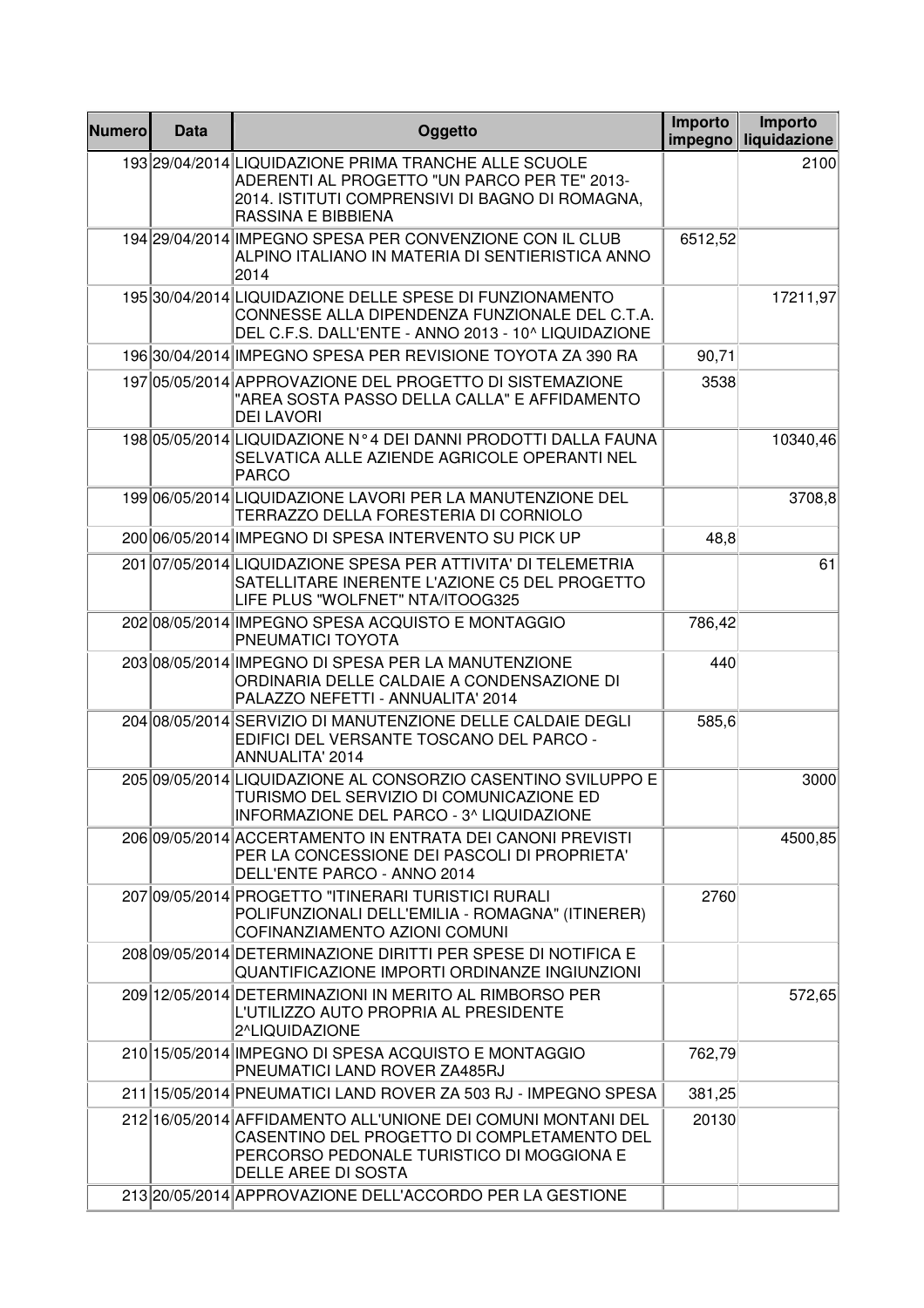| <b>Numero</b> | <b>Data</b> | Oggetto                                                                                                                                                                                                                           | Importo<br>impegno | Importo<br>liquidazione |
|---------------|-------------|-----------------------------------------------------------------------------------------------------------------------------------------------------------------------------------------------------------------------------------|--------------------|-------------------------|
|               |             | DELL'IMMOBILE DENOMINATO "LABORATORIO PER LA<br>FAUNA E LA BIODIVERSITA' DI MONTANINO"                                                                                                                                            |                    |                         |
|               |             | 214 20/05/2014 ISTITUTO COMPRENSIVO DI POPPI: PROGETTO<br>"UNPARCO PER TE", ANNUALITA' 2014                                                                                                                                       | 3100               |                         |
|               |             | 215 21/05/2014 AFFIDAMENTO ALLA DITTA REKORDATA PER<br>L'ACQUISTO NEL MERCATO ELETTRONICO DI 4 IPAD<br>MINI 16 GB WIFI, 1 IPAD MINI 16 GB CELLULARE E 6 IPAD<br><b>MINI SMART CASE</b>                                            |                    |                         |
|               |             | 216 21/05/2014 LIQUIDAZIONE ALL'UNIONE DEI COMUNI MONTANI DEL<br>CASENTINO DEI LAVORI PER LA REALIZZAZIONE DEL<br>PROGETTO DI SALVAGUARDIA DEGLI HABITAT                                                                          |                    | 20292,67                |
|               |             | 217 21/05/2014 LIQUIDAZIONE LAVORI DI MESSA IN SICUREZZA DI<br>ALCUNE STRUTTURE DEL PARCO, AI SENSI DEL D.LVO<br>81/2008                                                                                                          |                    | 14920,17                |
|               |             | 218 22/05/2014 LIQUIDAZIONE DELLE SPESA IN CONTO CAPITALE<br>CONNESSE ALLA DIPENDENZA FUNZIONALE DEL CTA<br>DEL CFS DALL'ENTE - ANNO 2013 - 2°LIQUIDAZIONE                                                                        |                    | 120,78                  |
|               |             | 219 22/05/2014 COMPARTECIPAZIONE DELL'ENTE ALLA<br>REALIZZAZIONE DEL CORSO DI ALTA FORMAZIONE<br>INTERNAZIONALE DAL TITOLO "INTERNATIONAL<br>COURSE ON GEOTECHNICAL AND STRUCTURAL<br><b>MONITORING"</b>                          |                    |                         |
|               |             | 220 22/05/2014 INCARICO ED IMPEGNO DI SPESA A FAVORE DELLA<br>COOP. DREAM PER LA REALIZZAZIONE DEL<br>PROGETTO: "CHIROTTEROFAUNA DEL PARCO<br>NAZIONALE: ANALISI DELLE DISTRIBUZIONE E DELLE<br>ESIGENZE ECOLOGICHE DELLE SPECIE" | 1700               |                         |
|               |             | 221 23/05/2014 LIQUIDAZIONE DELLE SPESE DI FUNZIONAMENTO<br>CONNESSE ALLA DIPENDENZA FUNZIONALE DEL CTA<br>DEL CFS DALL'ENTE - ANNO 2013 - 11^ LIQUIDAZIONE                                                                       |                    | 7075,98                 |
|               |             | 222 27/05/2014 QUOTA DI COFINANZIAMENTO A PROGETTO<br>DELL'UNIONE DI PRODOTTO DELLA REGIONE EMILIA<br>ROMAGNA DENOMINATA "APPENNINO E VERDE" -<br><b>ANNO 2014</b>                                                                | 2600               |                         |
|               |             | 223 27/05/2014 APPROVAZIONE DEL PROGETTO DI MANUTENZIONE<br>DELLE AREE DI SOSTA, INGRESSI E BACHECHE E<br>AVVIO PROCEDURA SELETTIVA PER AFFIDAMENTO DEI<br><b>LAVORI</b>                                                          |                    |                         |
|               |             | 224 28/05/2014 APPROVAZIONE PIANO OPERATIVO DEL CTA DEL CFS                                                                                                                                                                       | 117916             |                         |
|               |             | 225 28/05/2014 IMPEGNO DI SPESA A FAVORE DELLA SOCIETA'<br>MOVIEMENT SRL PER IL MANTENIMENTO DEL DOMINIO<br>DEL SITO INTERNET WWW.PIETROZANGHERI.IT                                                                               | 23,79              |                         |
|               |             | 226 28/05/2014 LIQUIDAZIONE A FAVORE DELLA COOP. STERNA PER<br>LA REALIZZAZIONE DI UN PROGETTO PER LA<br>GESTIONE, ORGANIZZAZIONE E CONDIVISIONE DI<br>BANCHE DATI NATURALISTICHE SUL TERRITORIO DEL<br>PARCO NAZIONALE           | 10000              |                         |
|               |             | 227 29/05/2014 AVVIO DELLA PROCEDURA SELETTIVA PER<br>L'AFFIDAMENTO DEL SERVIZIO DI GESTIONE DELLE<br>ATTIVITA' DI VOLONTARIATO PER CONTO DEL PARCO<br>NAZIONALE, PER TRIENNIO 2014 - 2015 - 2016                                 |                    |                         |
|               |             | 228 29/05/2014 AFFIDAMENTO SERVIZIO DI NOLEGGIO PULMINI CON<br>CONDUCENTE NELL'AMBITO DELLA<br>COMPARTECIPAZIONE DELL'ENTE ALLA<br>REALIZZAZIONE DEL CORSO DI ALTA FORMAZIONE DAL                                                 | 2500               |                         |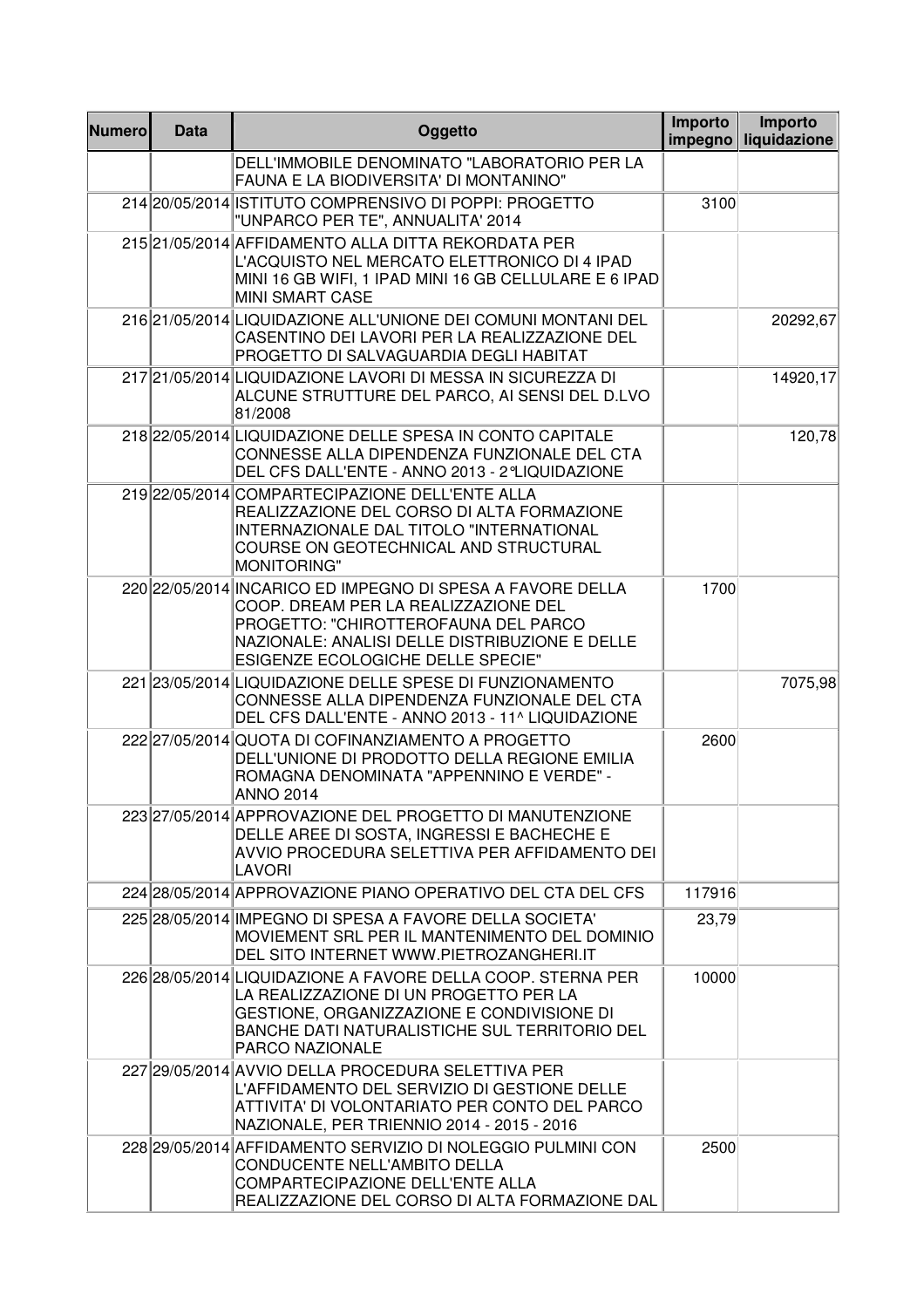| <b>Numero</b> | <b>Data</b> | Oggetto                                                                                                                                                                                                                                 | Importo<br>impegno | Importo<br>liquidazione |
|---------------|-------------|-----------------------------------------------------------------------------------------------------------------------------------------------------------------------------------------------------------------------------------------|--------------------|-------------------------|
|               |             | TITOLO "INTERNATIONAL COURSE ON GEOTECHNICAL<br>AND STRUCTURAL MONITORING"                                                                                                                                                              |                    |                         |
|               |             | 229 29/05/2014 LIQUIDAZIONE PRIMA TRANCHE ALLE SCUOLE<br>ADERENTI AL PROGETTO "UN PARCO PER TE" 2013 -<br>2014 ISTITUTO COMPRENSIVO ALTO CASENTINO                                                                                      |                    | 700                     |
|               |             | 230 30/05/2014 IMPEGNO DI SPESA PER MANUTENZIONE LAND ROVER<br>ZA 485 RJ                                                                                                                                                                | 197,68             |                         |
|               |             | 231 30/05/2014 LIQUIDAZIONE DELLE SPESE DI FUNZIONAMENTO<br>CONNESSE ALLA DIPENDENZA FUNZIONALE DEL CTA<br>DEL CFS DALL'ENTE - ANNO 2014 - 1^ LIQUIDAZIONE                                                                              |                    | 753,12                  |
|               |             | 232 30/05/2014 COMPARTECIPAZIONE 170^ CORPO BANDISTICO<br>ROVERONI DI SANTA SOFIA                                                                                                                                                       | 680,27             |                         |
|               |             | 233 30/05/2014 IMPEGNO DI SPESA PER PAGAMENTO CONTRIBUTO DI<br>BONIFICA PER I TERRENI ACQUISTATI NELL'ANNO 2014<br>- CONSORZIO DI BONIFICA DELLA ROMAGNA                                                                                | 55,66              |                         |
|               |             | 234 04/06/2014 IMPEGNO E LIQUIDAZIONE ACCONTO IMPOSTA<br>MUNICIPALE UNICA 2014: CONCESSIONI SU AREE<br><b>DEMANIALI</b>                                                                                                                 | 1940               | 1940                    |
|               |             | 235 04/06/2014 IMPEGNO E LIQUIDAZIONE PRIMA RATA IMPOSTA<br>MUNICIPALE UNICA 2014: IMMOBILI DI PROPRIETA'                                                                                                                               | 208                | 208                     |
|               |             | 236 05/06/2014 LIQUIDAZIONE ALLE SCUOLE ADERENTI AL PROGETTO<br>"UN PARCO PER TE" 2012 - 2013 ISTITUTO<br><b>COMPRENSIVO DI SOCI</b>                                                                                                    |                    | 1400                    |
|               |             | 237 05/06/2014 AFFIDAMENTO PER LA REALIZZAZIONE DI ALCUNI<br>SERVIZI IN OCCASIONE DELLA CELEBRAZIONE DELLA<br>RICORRENZA DEI 100 ANNI DELL'ACQUISTO DA PARTE<br>DELLO STATO DELLA FORESTA CASENTINESE                                   | 1220               |                         |
|               |             | 238 05/06/2014 RICOGNIZIONE ANNUALE DELLE ECCEDENZE DI<br>PERSONALE ART.33 - DLGS 165/2001                                                                                                                                              |                    |                         |
|               |             | 239 05/06/2014 APPROVAZIONE DEL PROGETTO DI MANUTENZIONE<br>DELLE AREE DI SOSTA, INGRESSI E BACHECHE NEL<br>VERSANTE ROMAGNOLO DEL PARCO E AVVIO<br>PROCEDURA SELETTIVA PER L'AFFIDAMENTO DEI<br><b>LAVORI</b>                          |                    |                         |
|               |             | 240 06/06/2014 LIQUIDAZIONE ALLA DITTA FILOGRAF DI FORLI' PER LA<br>FORNITURA DI MATERIALE A STAMPA DELL'ENTE<br><b>PARCO</b>                                                                                                           |                    | 244                     |
|               |             | 241 10/06/2014 IMPEGNO DI SPESA INTEGRATIVO PER LA TERZA<br>ANNUALITA' DELLO STUDIO SUI CARNIVORI AFFIDATO<br>AL DIPARTIMENTO DI BIOLOGIA CELLULARE E<br>AMBIENTALE, SEZIONE BIOLOGIA ANIMALE ED<br>ECOLOGIA DELL'UNIVERSITA'DI PERUGIA | 4500               |                         |
|               |             | 242 10/06/2014 REALIZZAZIONE DEL PROGETTO "LASCIATI<br>TRASPORTARE NEL PARCO" : ASSUNZIONE IMPEGNO<br>DI SPESA A FAVORE DEL COMUNE DI POPPI                                                                                             | 8000               |                         |
|               |             | 243 12/06/2014 LIQUIDAZIONE PER LA GESTIONE INTEGRATA DEL<br>CENTRO VISITA E DELL'UFFICIO IAT DI BAGNO DI<br>ROMAGNA - ANNO 2013                                                                                                        |                    | 10000                   |
|               |             | 244 12/06/2014 APPROVAZIONE DELLA CONVENZIONE CON LE<br>GUARDIE ECOLOGICHE VOLONTARIE DI FORLI' PER<br>COLLABORAZIONE AD ATTIVITA' DI EDUCAZIONE ED<br><b>EVENTI</b>                                                                    | 2000               |                         |
|               |             | 245 12/06/2014 LIQUIDAZIONE A FAVORE DELLA DITTA DIECIDIECI<br>MULTIMEDIA DELL'ADEGUAMENTO GRAFICO E<br>FUNZIONALE DEL SITO INTERNET ISTITUZIONALE                                                                                      |                    | 4000                    |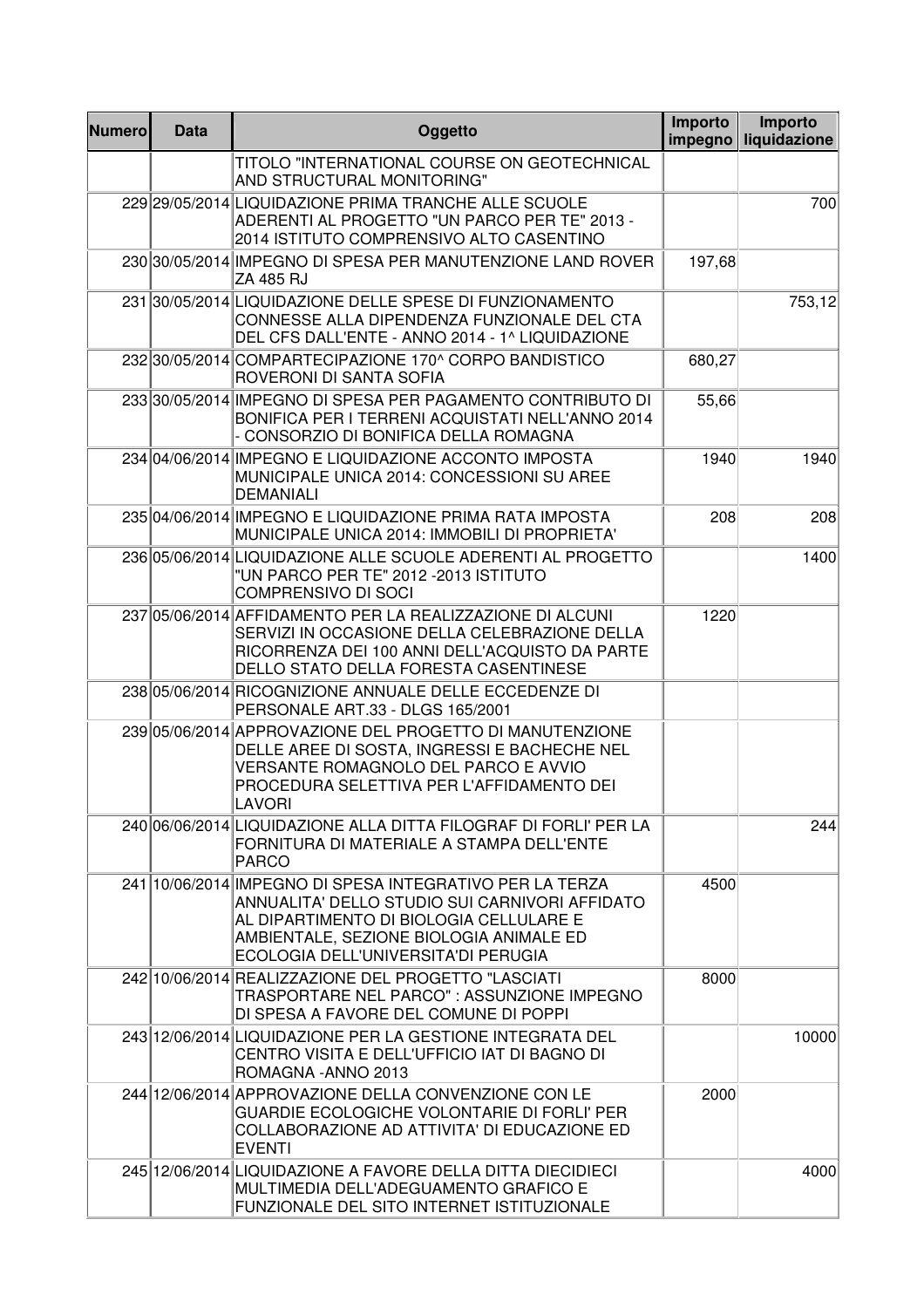| <b>Numero</b> | <b>Data</b> | Oggetto                                                                                                                                                                                                                                              | <b>Importo</b><br>impegno | Importo<br>liquidazione |
|---------------|-------------|------------------------------------------------------------------------------------------------------------------------------------------------------------------------------------------------------------------------------------------------------|---------------------------|-------------------------|
|               |             | DELL'ENTE PARCO E PER LA CREAZIONE DI UNA<br>SEZIONE DEDICATA AL CEAS                                                                                                                                                                                |                           |                         |
|               |             | 246 12/06/2014 LIQUIDAZIONE A FAVORE DELLA DITTA ESSERELITE<br>PER IMPAGINAZIONE GRAFICA E FORNITURA DEL<br>PERIODICO CRINALI                                                                                                                        |                           | 1493                    |
|               |             | 247 12/06/2014 LIQUIDAZIONE A FAVORE DELLO STABILIMENTO<br>TIPOGRAFICO DEI COMUNI PER LA FORNITURA DI<br>MATERIALE A STAMPA DELL'ENTE PARCO                                                                                                          |                           | 407,48                  |
|               |             | 248 12/06/2014 IMPEGNO SPESA PER COMPENSO GESTIONE SERVIZIO<br>TESORERIA E PER RIMBORSI BOLLI E COMMISSIONI<br><b>ANNO 2014</b>                                                                                                                      | 2073                      | 123                     |
|               |             | 249 13/06/2014 LIQUIDAZIONE DELLA PRIMA RATA DEL COMPENSO<br>PER LA GESTIONE DELLE STRUTTURE INFORMATIVE E<br>DIDATTICHE DEL VERSANTE CASENTINESE DEL PARCO<br>- ANNO 2014                                                                           |                           | 30195                   |
|               |             | 250 13/06/2014 GESTIONE DELLE STRUTTURE INFORMATIVE ANNO<br>2014 : APPROVAZIONE DEI PROGETTI DI GESTIONE<br>STRUTTURE CASENTINESI, ROMAGNOLE E CORNIOLO                                                                                              |                           |                         |
|               |             | 251 13/06/2014 APPROVAZIONE DEL VERBALE DI GARA E<br>AFFIDAMENTO ALLA COOP. AGRIFOREST DEI LAVORI DI<br>MANUTENZIONE DELLE AREE DI SOSTA, INGRESSI E<br>BACHECHE DEL VERSANTE TOSCANO DEL PARCO                                                      | 22068,28                  |                         |
|               |             | 252 13/06/2014 ACQUISTO TRAMITE IL MEPA DI LICENZE DEL<br>SOFTWARE ANTIVIRUS PER I COMPUTERS E I SERVER<br>IN DOTAZIONE PRESSO LE SEDI DI PRATOVECCHIO E<br>DI SANTA SOFIA ANNO 2014                                                                 | 1290,76                   |                         |
|               |             | 253 13/06/2014 LIQUIDAZIONE DELLE SPESE DI FUNZIONAMENTO<br>CONNESSE ALLA DIPENDENZA FUNZIONALE DEL CTA<br>DEL CFS DALL'ENTE - ANNO 2014 - 2^ LIQUIDAZIONE                                                                                           |                           | 1058,96                 |
|               |             | 254 23/06/2014 LIQUIDAZIONE LAVORI PER LA REALIZZAZIONE DI UN<br>IMPIANTO DI ALLARME E VIDEOSORVEGLIANZA<br>PRESSO IL CENTRO VISITE DI BADIA PRATAGLIA                                                                                               |                           | 3294                    |
|               |             | 255 23/06/2014 LIQUIDAZIONE N. 5 DEI DANNI PRODOTTI DALLA FAUNA<br>SELVATICA ALLE AZIENDE AGRICOLE OPERANTI NEL<br>PARCO                                                                                                                             |                           | 400                     |
|               |             | 256 23/06/2014 NOMINA DELLA COMMISSIONE PER L'AFFIDAMENTO<br>DEL SERVIZIO DI GESTIONE DELLE ATTIVITA' DI<br>VOLONTARIATO PER CONTO DEL PARCO NAZIONALE,<br>PER IL TRIENNIO 2014- 2015- 2016                                                          |                           |                         |
|               |             | 257 23/06/2014 APPROVAZIONE PROGETTO PER IL CENSIMENTO DEL<br>CERVO - ANNO 2014                                                                                                                                                                      | 671                       | 5000                    |
|               |             | 258 23/06/2014 APPROVAZIONE DEL VERBALE DI GARA E<br>AFFIDAMENTO ALLA COOPERATIVA VALLE DEL<br>TRAMAZZO DEI LAVORI DI MANUTENZIONE DELLE AREE<br>DI SOSTA, INGRESSI E BACHECHE DEL VERSANTE<br>ROMAGNOLO DEL PARCO NAZIONALE                         | 15745,82                  |                         |
|               |             | 259 24/06/2014 LIQUIDAZIONE A FAVORE DEL DIPARTIMENTO DI<br>BIOLOGIA EVOLUZIONISTICA DELL'UNIVERSITA' DI<br>FIRENZE PER L'AGGIORNAMENTO DEL DATABASE<br>DELLA FLORA DEL PARCO E DEL MONITORAGGIO DI<br>SPECIE RARE E DI INTERESSE CONSERVAZIONISTICO |                           | 7057,7                  |
|               |             | 260 24/06/2014 SECONDA LIQUIDAZIONE ALLO STUDIO VITTORIO BELLI<br>PER LA PROGETTAZIONE GRAFICA DELLA MAPPA<br>ILLUSTRATA DE GIARDINO BOTANICO DI VALBONELLA                                                                                          |                           | 1830                    |
|               |             | 261 24/06/2014 LIQUIDAZIONE ALLA COOPERATIVA FARE DEL BENE                                                                                                                                                                                           |                           | 10000                   |